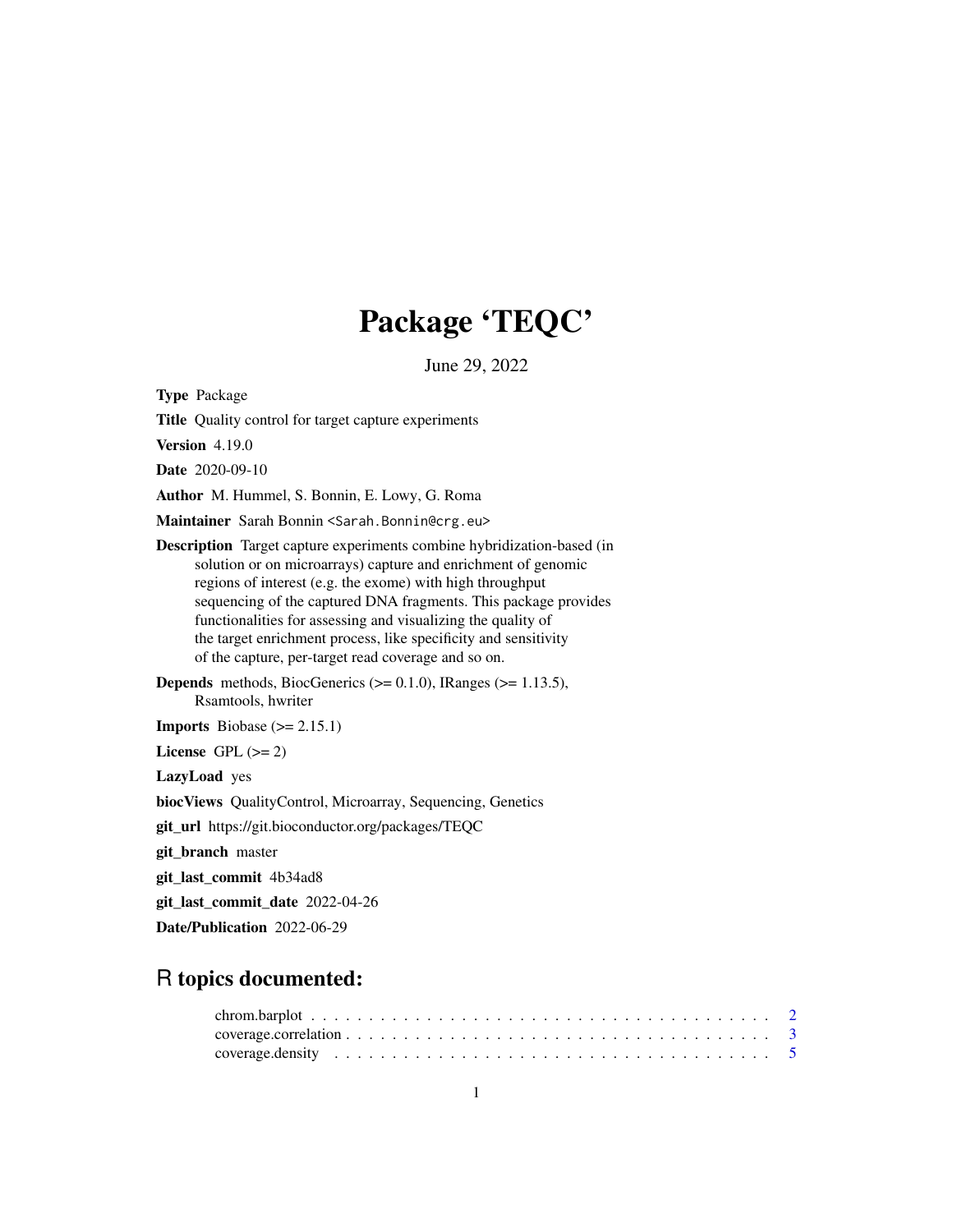### <span id="page-1-0"></span>2 chrom.barplot

| Index | 33 |
|-------|----|

chrom.barplot *Reads per chromosome barplot*

### Description

Barplot of numbers (or fractions) of reads (and targets) falling on each chromosome

### Usage

chrom.barplot(reads, targets, plotchroms, col = c("darkgreen", "orange"), ylab, legendpos = "topright"

| reads      | RangedData table containing read positions, i.e. output from get. reads. To<br>ensure a useful ordering of the bars, the chromosome information ('spaces' of<br>reads) should be given as "chr" plus a number/letter [plus further specification],<br>e.g. "chr1", "chr $X''$ , "chr17_ctg5_hap1", "chrUn_gl000211". |
|------------|----------------------------------------------------------------------------------------------------------------------------------------------------------------------------------------------------------------------------------------------------------------------------------------------------------------------|
| targets    | Optional RangedData table containing positions of target regions, i.e. output<br>from get targets. The chromosome information should match the one of<br>reads. If targets is missing, only numbers of reads will be displayed.                                                                                      |
| plotchroms | character vector specifying the chromosomes that shall be included in the plot<br>(and their desired order)                                                                                                                                                                                                          |
| col        | $color(s)$ of the bars                                                                                                                                                                                                                                                                                               |
| ylab       | y-axis label                                                                                                                                                                                                                                                                                                         |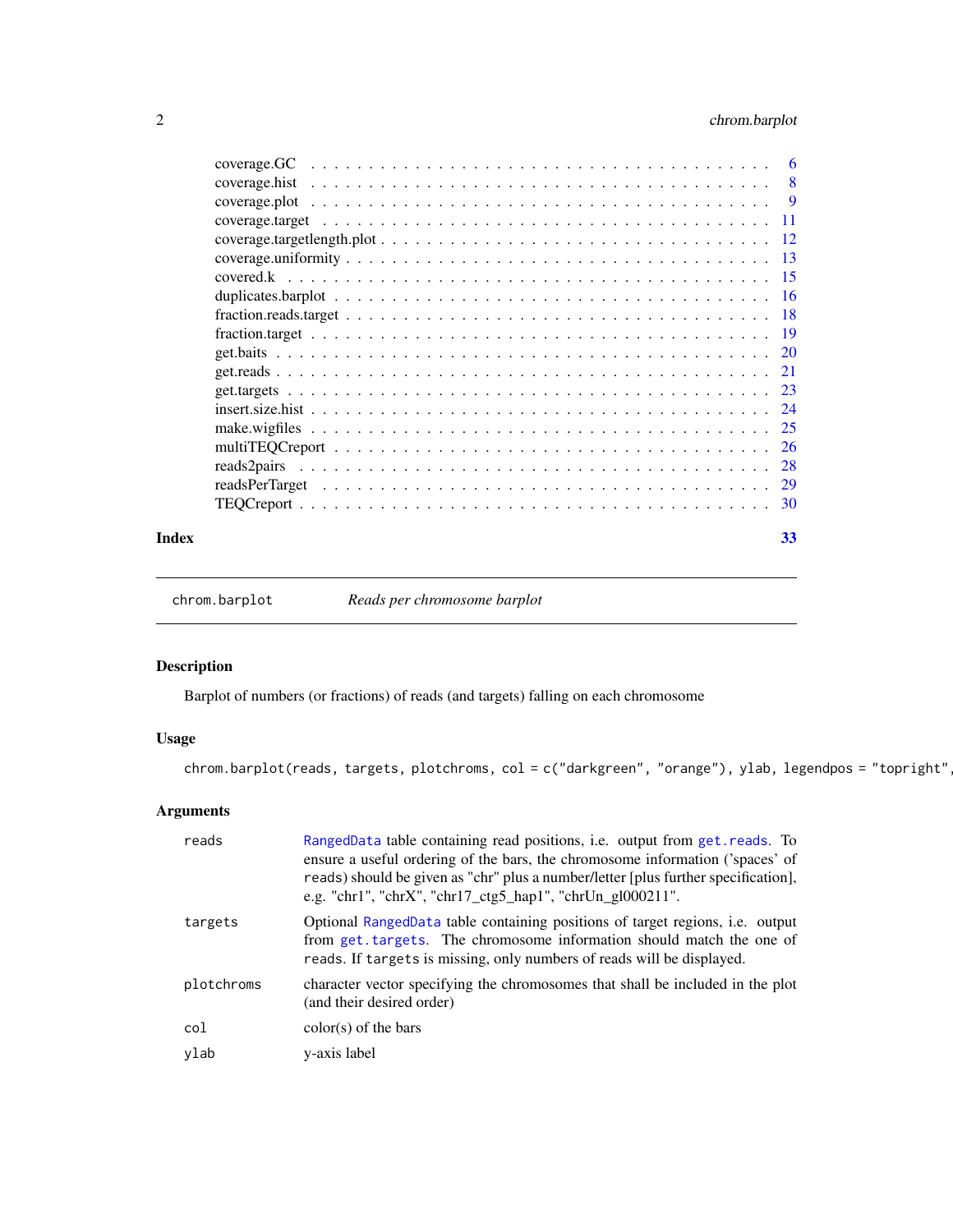<span id="page-2-0"></span>

| legendpos               | Position of the legend. String from the list "bottomright", "bottom", "bottom-                       |
|-------------------------|------------------------------------------------------------------------------------------------------|
|                         | left", "left", "topleft", "top", "topright", "right" and "center". Ignored if targets<br>is missing. |
|                         |                                                                                                      |
| $\cdot$ $\cdot$ $\cdot$ | graphical parameters passed to barplot                                                               |

### Details

If targets is not specified, absolute read counts per chromosome are shown in the barplot. If targets is provided, fractions of reads and targets are shown. For reads, this is the fraction within the total *number* of reads (since reads are expected to have all the same length). In contrast, for the targets, the fraction of targeted bases on each chromosome is calculated. Since targets might vary in length it is reasonable to account for the actual target *sizes* instead of considering merely numbers of targets per chromosome.

#### Value

Barplot of reads and optionally targets per chromosome.

#### Author(s)

Manuela Hummel <m.hummel@dkfz.de>

#### See Also

[get.reads](#page-20-1)

#### Examples

```
## get reads and targets
exptPath <- system.file("extdata", package="TEQC")
readsfile <- file.path(exptPath, "ExampleSet_Reads.bed")
reads <- get.reads(readsfile, idcol=4, skip=0)
targetsfile <- file.path(exptPath, "ExampleSet_Targets.bed")
targets <- get.targets(targetsfile, skip=0)
```
chrom.barplot(reads, targets)

<span id="page-2-1"></span>coverage.correlation *Coverage correlation plot*

### **Description**

Visualization of target coverage correlations between pairs of samples.

#### Usage

```
coverage.correlation(coveragelist, normalized = TRUE, plotfrac = 0.001, seed = 123, labels, main, pch =
            cex. pch = 2, cex. main = 1.2, cex. corr, font. labels = 1, font. main = 2, ...
```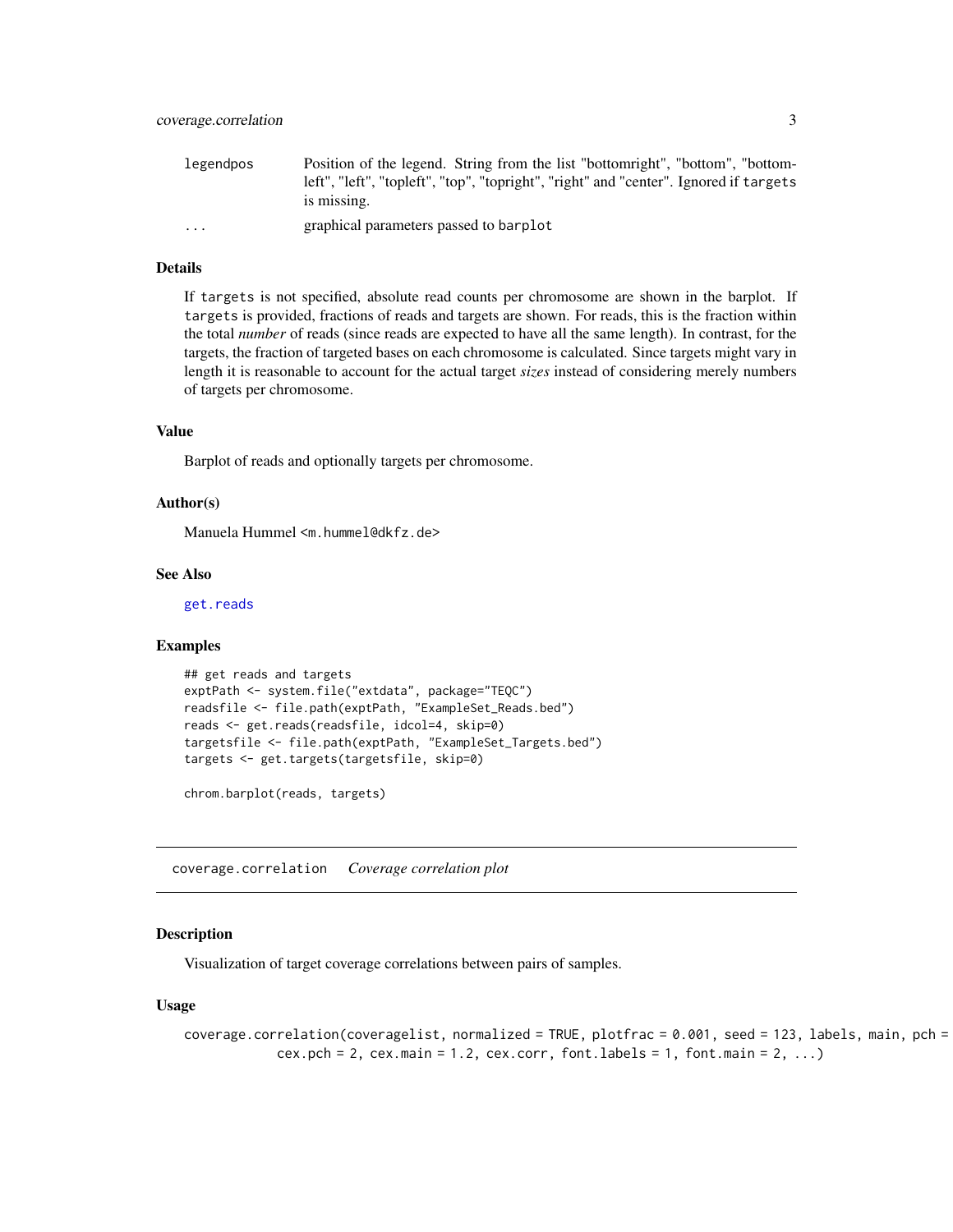### <span id="page-3-0"></span>Arguments

| coveragelist                  | List where each element is the output of function coverage target, where<br>option perBase had to be set to TRUE.                              |
|-------------------------------|------------------------------------------------------------------------------------------------------------------------------------------------|
| normalized                    | if TRUE, correlation of normalized target coverages will be shown; original cov-<br>erages otherwise                                           |
| plotfrac                      | numeric value between 0 and 1. Coverages for a fraction of plotfrac of all<br>target bases are shown.                                          |
| seed                          | seed for random selection of plotfrac bases                                                                                                    |
| labels                        | sample names that are written in the diagonal panels; if missing, names of<br>coveragelist are taken; if those are NULL, "sample 'i'" is shown |
| main                          | main title                                                                                                                                     |
| pch                           | plot symbol for the scatter plots                                                                                                              |
| cex.labels, cex.pch, cex.main | sizes of sample labels, plot symbols, main title                                                                                               |
| cex.corr                      | size of the correlation values; if missing, sizes are made proportionally to the<br>values of (positive) correlation.                          |
| font.labels, font.main        | fonts for sample labels and main title                                                                                                         |
| $\cdots$                      | further graphical parameters, e.g. limits and symbol color for the scatter plots                                                               |

### Details

If normalized = TRUE, the function calculates normalized coverages: per-base coverages divided by average coverage over all targeted bases. Normalized coverages are not dependent on the absolute quantity of reads and are hence better comparable between different samples or even different experiments.

#### Value

'pairs'-style plot where upper panels show scatter plot of (a randomly chosen fraction of) coverage values for pairs of samples. The lower panels show the respective Pearson correlation coefficients, calculated using all coverage values (even if not all of them are shown in the scatter plot).

### Author(s)

Manuela Hummel <m.hummel@dkfz.de>

### See Also

[coverage.target](#page-10-1), [covered.k](#page-14-1), [coverage.hist](#page-7-1), [coverage.density](#page-4-1), [coverage.uniformity](#page-12-1), [coverage.plot](#page-8-1)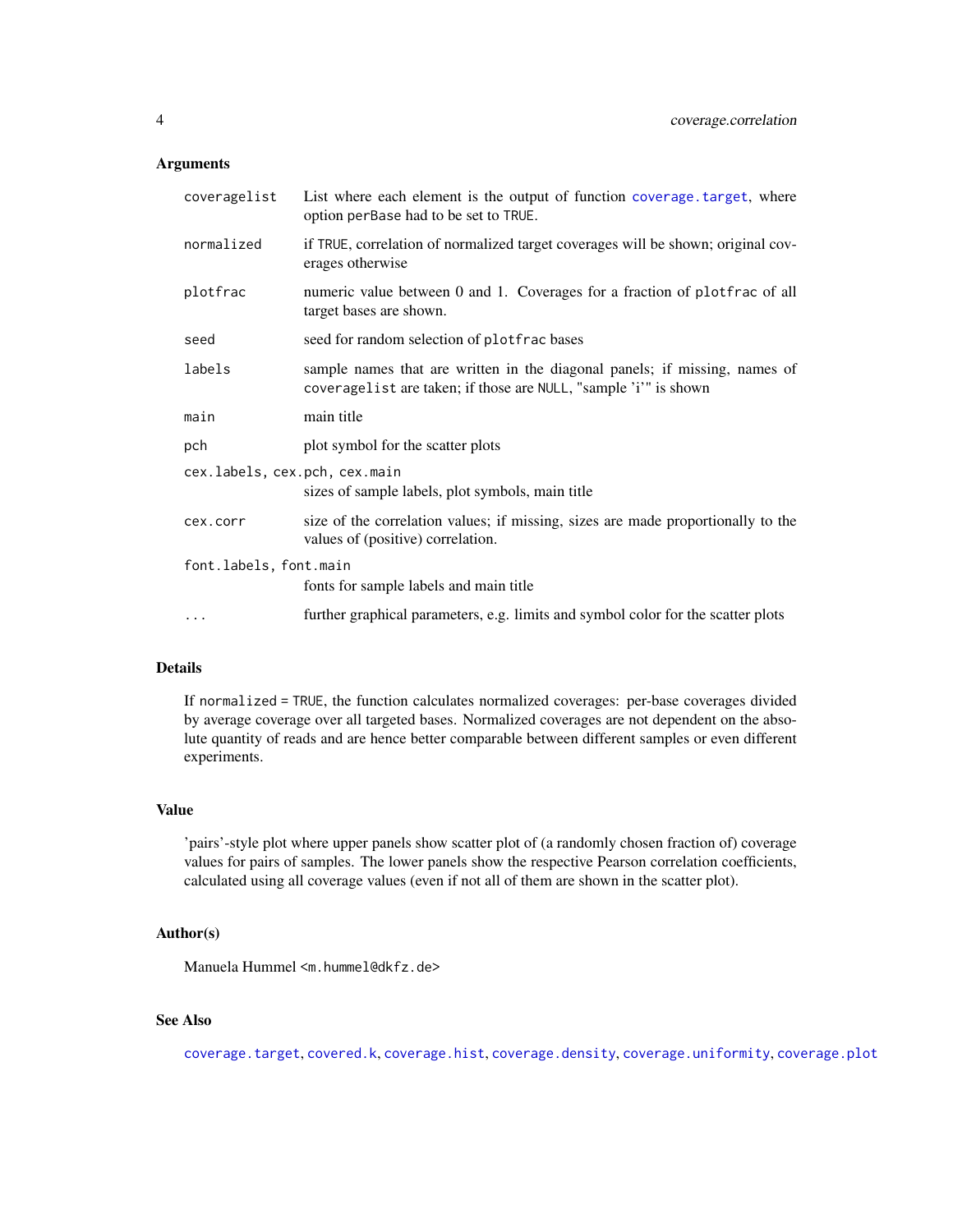### <span id="page-4-0"></span>coverage.density 5

### Examples

```
## get reads and targets
exptPath <- system.file("extdata", package="TEQC")
readsfile <- file.path(exptPath, "ExampleSet_Reads.bed")
reads <- get.reads(readsfile, idcol=4, skip=0)
targetsfile <- file.path(exptPath, "ExampleSet_Targets.bed")
targets <- get.targets(targetsfile, skip=0)
## calculate per-base coverages
Coverage <- coverage.target(reads, targets, perBase=TRUE)
## simulate another sample
r <- sample(length(reads), 0.1 * length(reads))
reads2 <- reads[-r,,drop=TRUE]
Coverage2 <- coverage.target(reads2, targets, perBase=TRUE)
## coverage uniformity plot
covlist <- list(Coverage, Coverage2)
coverage.correlation(covlist, plotfrac=0.1)
```
<span id="page-4-1"></span>coverage.density *Coverage density plot*

#### Description

Visualization of target coverage density for one or more samples.

#### Usage

```
coverage.density(coveragelist, normalized = TRUE, legend, main, xlab, col, lwd, lty, xlim, ylim, ...)
```

| coveragelist | Output of function coverage. target, where option perBase had to be set to<br>TRUE, i.e. a list with elements coverageTarget and avgTargetCoverage. Or,<br>when density of several samples shall be visualized, a list with respective outputs<br>of coverage.target. |
|--------------|-----------------------------------------------------------------------------------------------------------------------------------------------------------------------------------------------------------------------------------------------------------------------|
| normalized   | if TRUE, densities of normalized coverages will be shown; original coverages<br>otherwise                                                                                                                                                                             |
| legend       | legend text. If missing, names of coveragelist will be taken. If NULL, no<br>legend will be drawn.                                                                                                                                                                    |
| main         | main title                                                                                                                                                                                                                                                            |
| xlab         | x-axis label                                                                                                                                                                                                                                                          |
| col          | line $color(s)$                                                                                                                                                                                                                                                       |
| lwd          | line width $(s)$                                                                                                                                                                                                                                                      |
| lty          | line style $(s)$                                                                                                                                                                                                                                                      |
| xlim, ylim   | x- and y-axis coordinate ranges                                                                                                                                                                                                                                       |
| $\cdots$     | further graphical parameters passed to plot                                                                                                                                                                                                                           |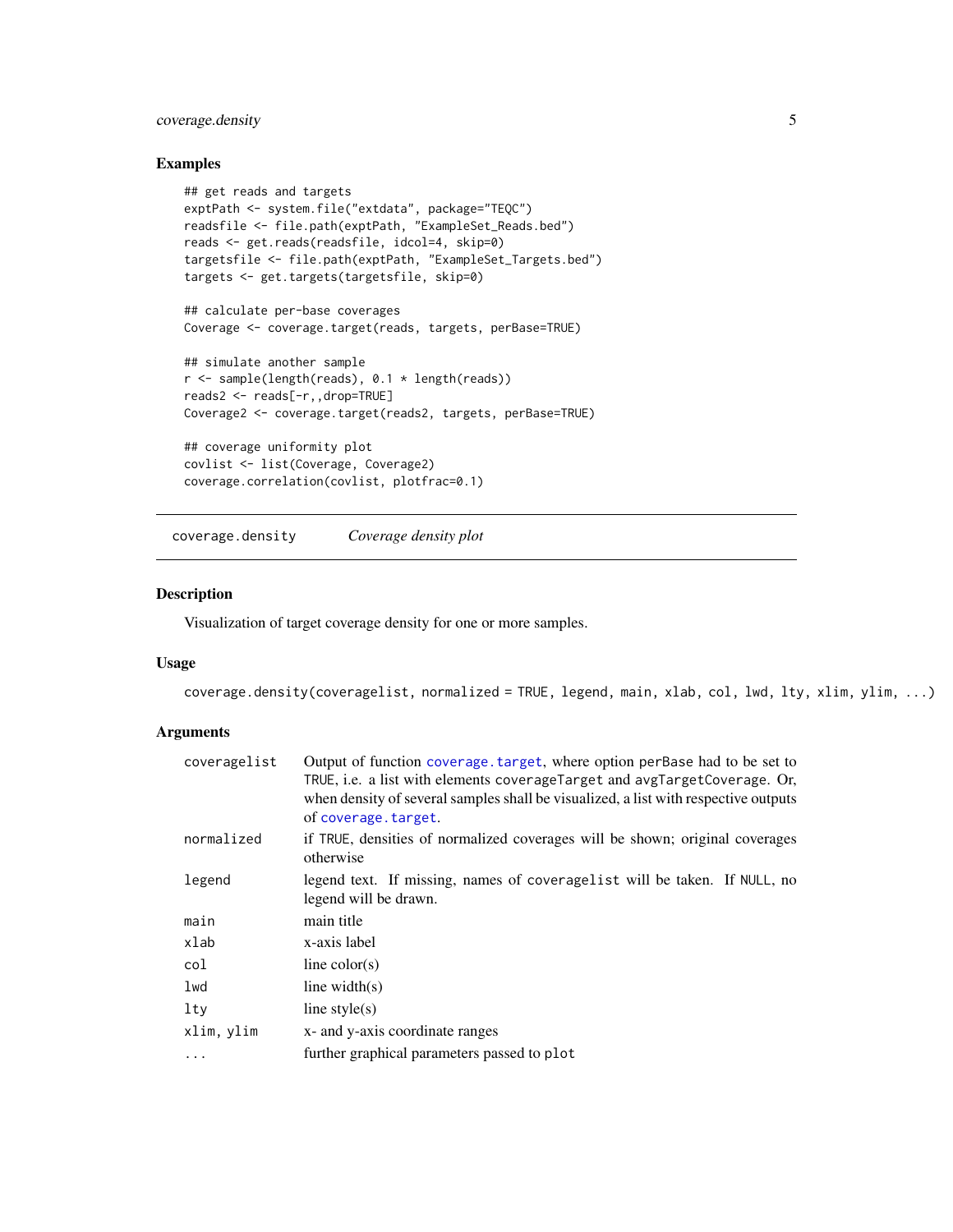### <span id="page-5-0"></span>Details

If normalized = TRUE, the function calculates normalized coverages: per-base coverages divided by average coverage over all targeted bases. Normalized coverages are not dependent on the absolute quantity of reads and are hence better comparable between different samples or even different experiments.

#### Value

Line plot(s) showing densities.

#### Author(s)

Manuela Hummel <m.hummel@dkfz.de>

### See Also

```
coverage.target, covered.k, coverage.hist, coverage.uniformity, coverage.correlation,
coverage.plot
```
### Examples

```
## get reads and targets
exptPath <- system.file("extdata", package="TEQC")
readsfile <- file.path(exptPath, "ExampleSet_Reads.bed")
reads <- get.reads(readsfile, idcol=4, skip=0)
targetsfile <- file.path(exptPath, "ExampleSet_Targets.bed")
targets <- get.targets(targetsfile, skip=0)
## calculate per-base coverages
Coverage <- coverage.target(reads, targets, perBase=TRUE)
```
## coverage density coverage.density(Coverage)

<span id="page-5-1"></span>coverage.GC *Bait coverage versus GC content plot*

### Description

Calculates and plots average normalized coverage per hybridization probe versus GC content of the respective probe. A smoothing spline is added to the scatter plot.

### Usage

```
coverage.GC(coverageAll, baits, returnBaitValues = FALSE, linecol = "darkred", lwd, xlab, ylab, pch, .co
```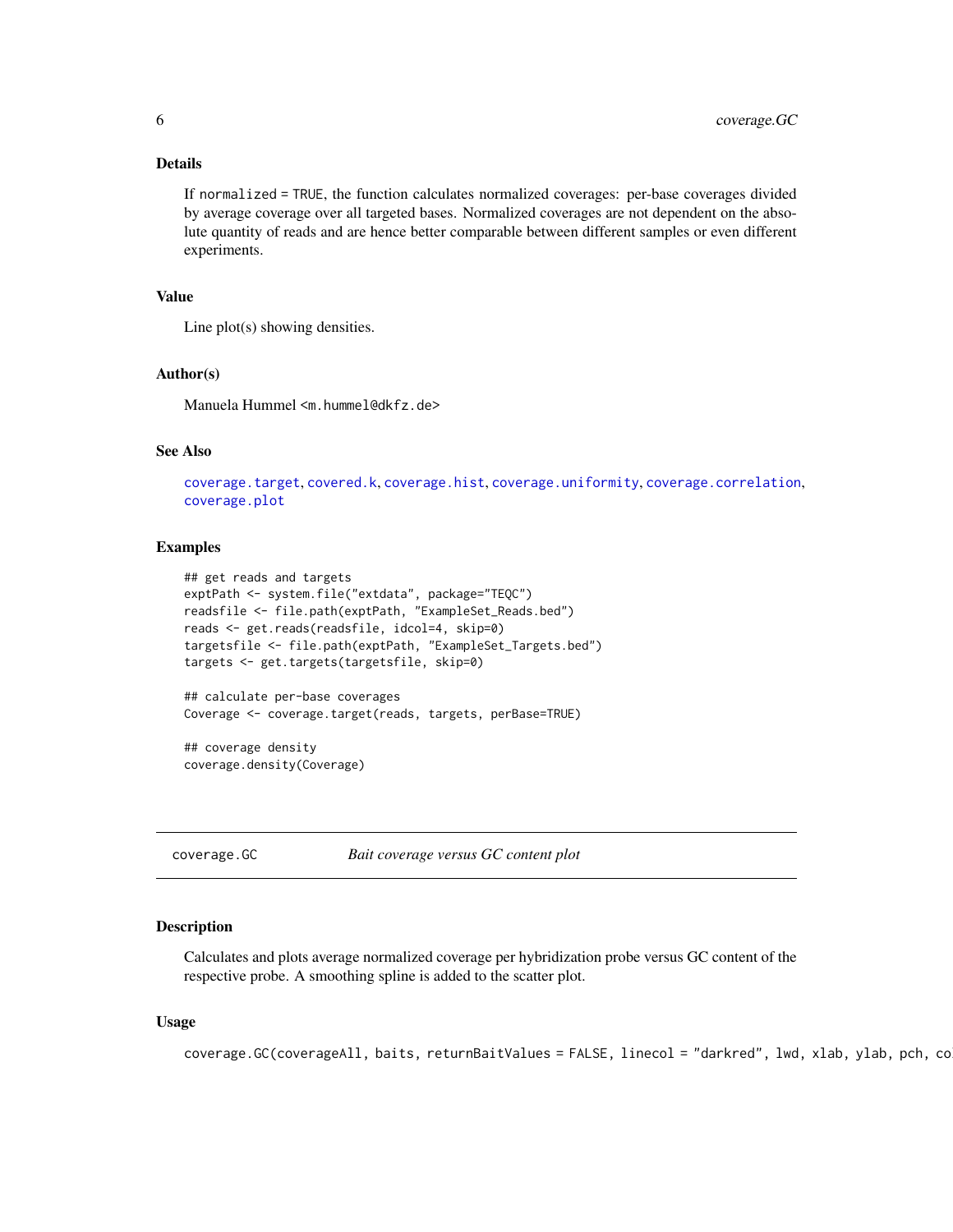### <span id="page-6-0"></span>coverage.GC 7

#### **Arguments**

| coverageAll      | R1eList containing R1e vectors of per-base coverages for each chromosome,<br>i.e. coverage All output of coverage, target |  |  |  |  |
|------------------|---------------------------------------------------------------------------------------------------------------------------|--|--|--|--|
| baits            | A RangedData table holding the hybridization probe ("bait") positions and se-<br>quences, <i>i.e.</i> output ofget. baits |  |  |  |  |
| returnBaitValues |                                                                                                                           |  |  |  |  |
|                  | if TRUE, average coverage, average normalized coverage and GC content per bait<br>are returned                            |  |  |  |  |
| linecol, lwd     | color and width of spline curve                                                                                           |  |  |  |  |
| xlab, ylab       | x- and y-axis labels                                                                                                      |  |  |  |  |
| pch              | plotting character                                                                                                        |  |  |  |  |
| col, cex         | color and size of plotting character                                                                                      |  |  |  |  |
| $\ddotsc$        | further graphical parameters passed to plot                                                                               |  |  |  |  |

### Details

The function calculates average normalized coverages for each bait: the average coverage over all bases within a bait is divided by the average coverage over all bait-covered bases. Normalized coverages are not dependent on the absolute quantity of reads and are hence better comparable between different samples or even different experiments.

#### Value

A scatterplot with normalized per-bait coverages on the y-axis and GC content of respective baits on the x-axis. A smoothing spline is added to the plot.

If returnBaitValues = TRUE average coverage, average normalized coverage and GC content per bait are returned as 'values' columns of the baits input RangedData table

### Author(s)

Manuela Hummel <m.hummel@dkfz.de>

### References

Tewhey R, Nakano M, Wang X, Pabon-Pena C, Novak B, Giuffre A, Lin E, Happe S, Roberts DN, LeProust EM, Topol EJ, Harismendy O, Frazer KA. Enrichment of sequencing targets from the human genome by solution hybridization. Genome Biol. 2009; 10(10): R116.

### See Also

[coverage.target](#page-10-1), [covered.k](#page-14-1), [coverage.hist](#page-7-1), [coverage.plot](#page-8-1), [coverage.uniformity](#page-12-1), [coverage.targetlength.plot](#page-11-1)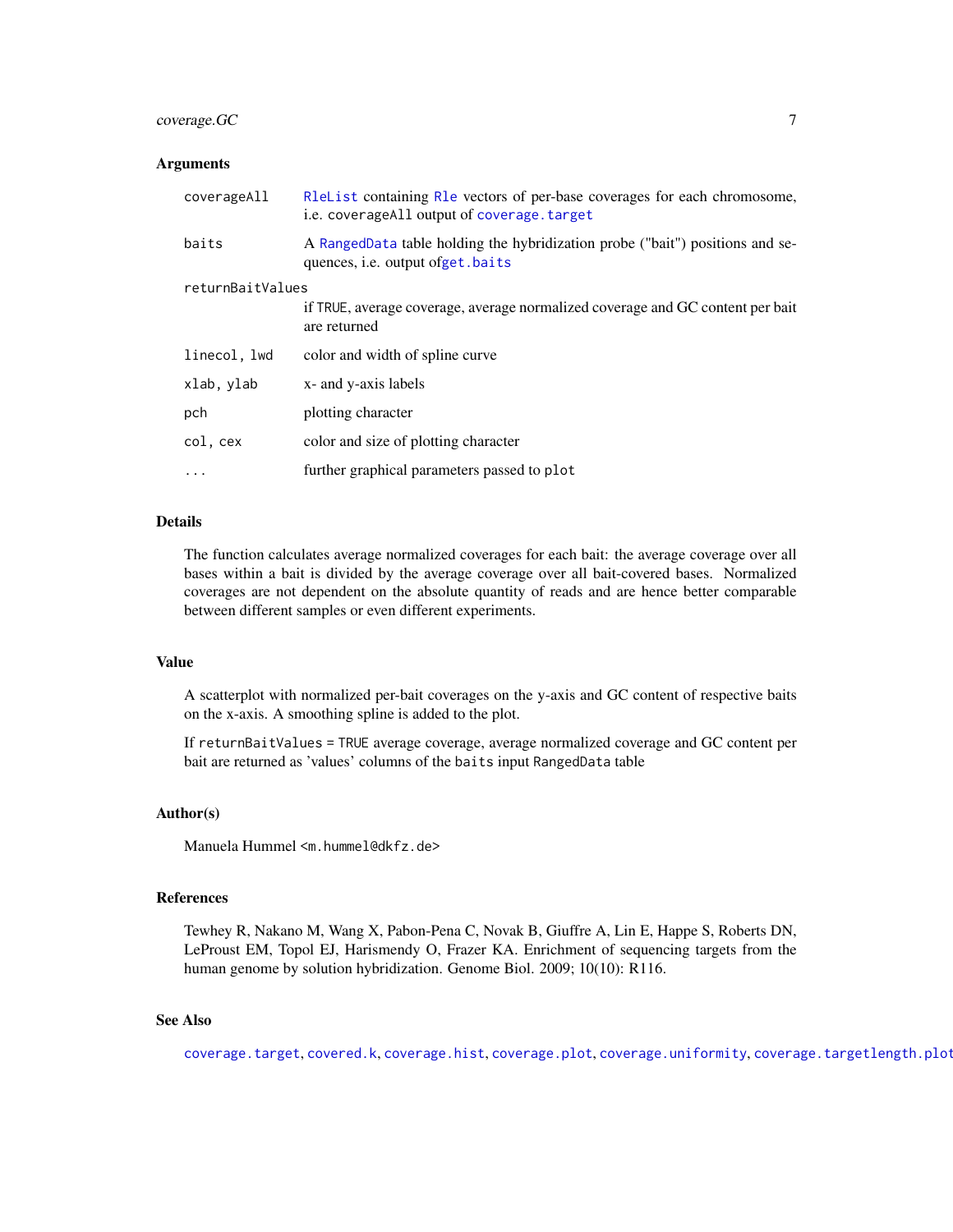### Examples

```
## get reads and targets
exptPath <- system.file("extdata", package="TEQC")
readsfile <- file.path(exptPath, "ExampleSet_Reads.bed")
reads <- get.reads(readsfile, idcol=4, skip=0)
targetsfile <- file.path(exptPath, "ExampleSet_Targets.bed")
targets <- get.targets(targetsfile, skip=0)
## calculate per-base coverages
Coverage <- coverage.target(reads, targets, perBase=TRUE)
## get bait positions and sequences
baitsfile <- file.path(exptPath, "ExampleSet_Baits.txt")
baits <- get.baits(baitsfile, chrcol=3, startcol=4, endcol=5, seqcol=2)
## do coverage vs GC plot
coverage.GC(Coverage$coverageAll, baits)
```
<span id="page-7-1"></span>coverage.hist *Coverage histogram*

### Description

Histogram and cumulative density of target base coverages

### Usage

```
coverage.hist(coverageTarget, col.hist = "lightblue", col.line = "orange", covthreshold, outline = FAL!
```

|              | coverageTarget R1eList containing R1e vectors of per-target-base coverages for each chromo-<br>some, i.e. coverageTarget output from coverage. target                                                                                                                              |
|--------------|------------------------------------------------------------------------------------------------------------------------------------------------------------------------------------------------------------------------------------------------------------------------------------|
| col.hist     | histogram color                                                                                                                                                                                                                                                                    |
| col.line     | color of the cumulative density line                                                                                                                                                                                                                                               |
| covthreshold | indicates with dashed vertical and horizontal lines, which fraction of bases has<br>a coverage of at least covthreshold; if missing, no dashed lines are drawn                                                                                                                     |
| outline      | if FALSE, outliers (according to boxplot stats) are removed before plotting.                                                                                                                                                                                                       |
| breaks       | number of cells for the histogram, or string naming an algorithm to compute the<br>number of cells, or function to compute the number of cells, or vector giving the<br>breakpoints between histogram cells (see ?hist) but the latter option only with<br>equidistant breakpoints |
| xlab, ylab   | x- and y-axis labels                                                                                                                                                                                                                                                               |
| main         | plot title                                                                                                                                                                                                                                                                         |
| lwd          | line width                                                                                                                                                                                                                                                                         |
| $\cdots$     | further graphical parameters, passed to plot (histogram)                                                                                                                                                                                                                           |

<span id="page-7-0"></span>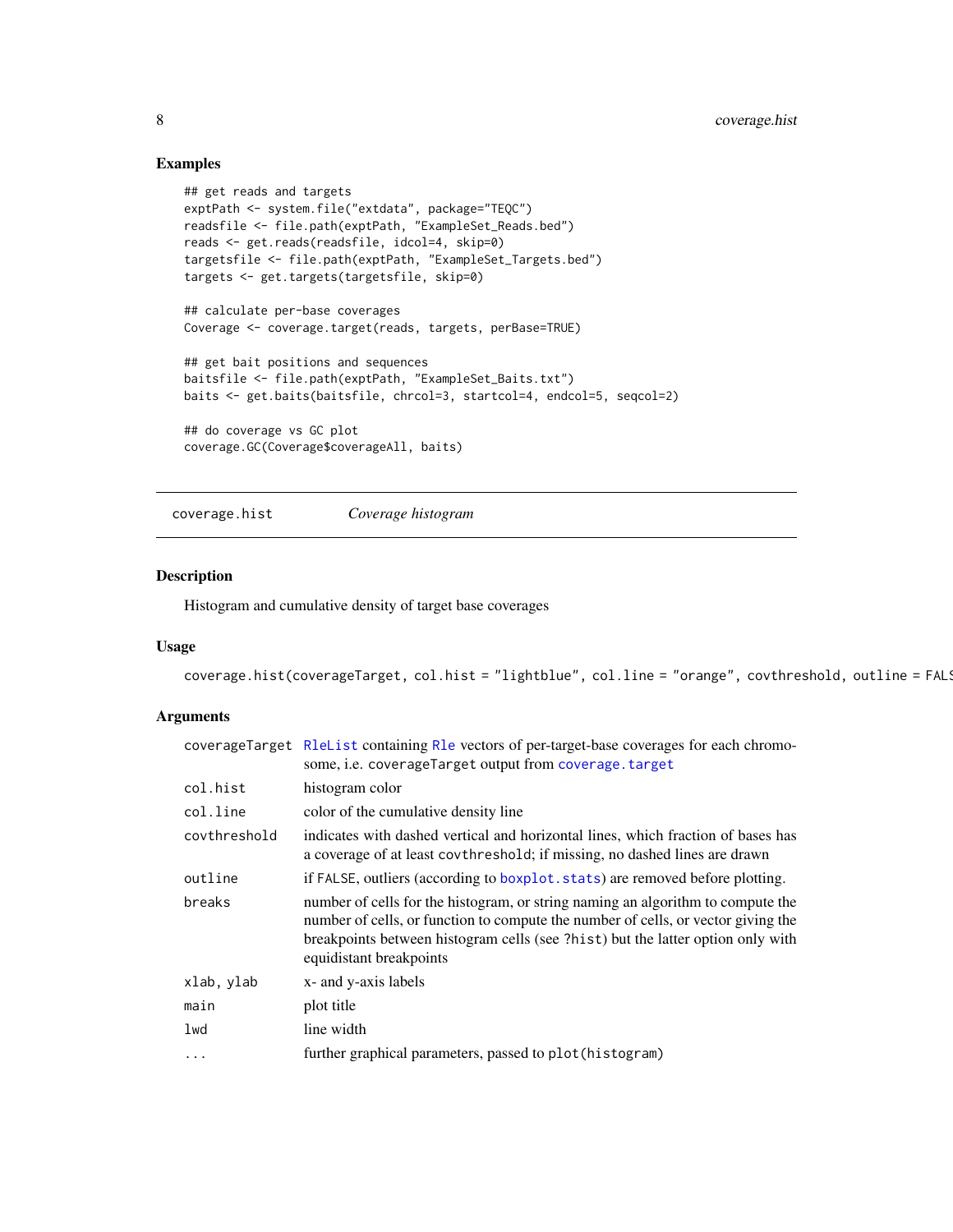### <span id="page-8-0"></span>coverage.plot 9

### Value

Histogram of read coverages for bases within the target. Additionally, a line and the right axis indicate the cumulative fraction of target bases with coverage of at least x. If option covthreshold is specified, red dashed lines highlight the cumulative fraction of target bases with at least the specified coverage.

### Author(s)

Manuela Hummel <m.hummel@dkfz.de>

#### See Also

[coverage.target](#page-10-1), [coverage.uniformity](#page-12-1), [coverage.density](#page-4-1), [coverage.plot](#page-8-1), [coverage.targetlength.plot](#page-11-1)

### Examples

```
## get reads and targets
exptPath <- system.file("extdata", package="TEQC")
readsfile <- file.path(exptPath, "ExampleSet_Reads.bed")
reads <- get.reads(readsfile, idcol=4, skip=0)
targetsfile <- file.path(exptPath, "ExampleSet_Targets.bed")
targets <- get.targets(targetsfile, skip=0)
```

```
## calculate per-base coverages
Coverage <- coverage.target(reads, targets, perBase=TRUE)
```

```
## coverage histogram
coverage.hist(Coverage$coverageTarget, covthreshold=8)
```
<span id="page-8-1"></span>coverage.plot *Coverage versus base position plot*

#### **Description**

Line plot of per-base coverages along a genomic region. Position of target regions can be shown.

### Usage

```
coverage.plot(coverageAll, targets, chr, Start, End, Offset = 0, add = FALSE, col.line = 1, col.target =
```

| coverageAll | Relative containing Relative vectors of per-base coverages for each chromosome,<br>i.e. coverage All output from coverage. target                  |
|-------------|----------------------------------------------------------------------------------------------------------------------------------------------------|
| targets     | optional; RangedData table containing positions of target regions, i.e. output<br>from get. targets; if missing no genomic regions are highlighted |
| chr         | on which chromosome the region to plot is located (string, e.g. "chr1")                                                                            |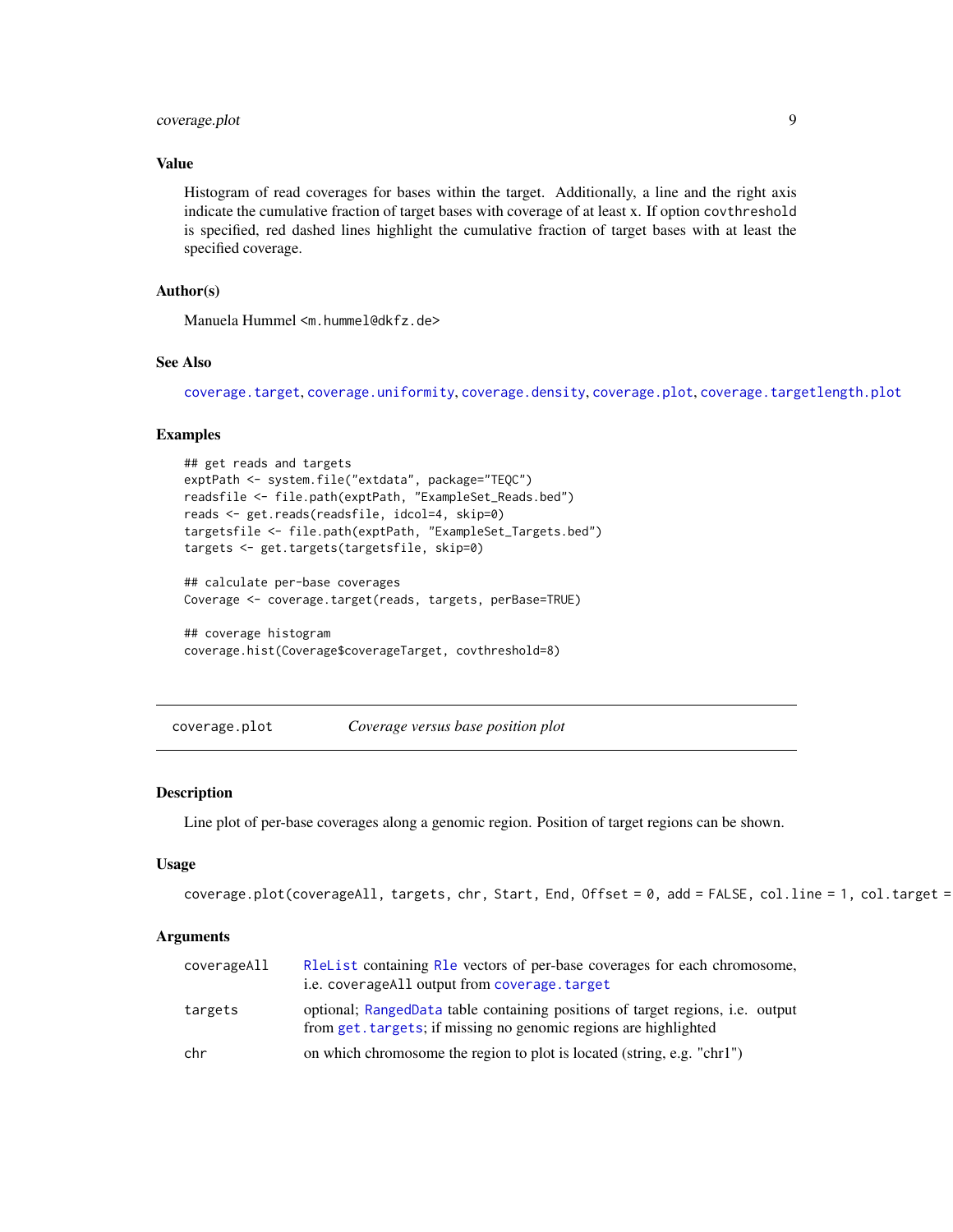<span id="page-9-0"></span>

| Start      | genomic position where to start the plot                                                       |
|------------|------------------------------------------------------------------------------------------------|
| End        | genomic position where to end the plot                                                         |
| Offset     | integer; highlight Offset bases on both sides of each targeted region; defaults<br>to $\theta$ |
| add        | if TRUE, the coverage line of a new sample is added to an already existing plot                |
| col.line   | color of the coverage line                                                                     |
| col.target | color of the bar indicating target regions                                                     |
| col.offset | color for highlighting Offset on the sides of target regions                                   |
| xlab, ylab | x- and y-axis labels                                                                           |
| vlim       | y-axis coordinate ranges                                                                       |
| $\ddots$   | further graphical parameters, passed to plot                                                   |

### Details

If coverage of a new sample is added to an existing plot with add = TRUE, parameters chr, Start, End still have to be specified and should be the same as in the previous call in order to make sense. Parameters targets and Offset can but do not have to be given again. They can also differ from the previous ones, if for the additional sample a different target was captured.

### Value

Line plot showing per-base read coverages for a specified genomic region. When positions of target regions are provided, a bar on the bottom indicates their location such that coverage can be related to the captured targets.

### Author(s)

Manuela Hummel <m.hummel@dkfz.de>

### See Also

[coverage.target](#page-10-1), [make.wigfiles](#page-24-1), [covered.k](#page-14-1), [coverage.hist](#page-7-1), [coverage.uniformity](#page-12-1), [coverage.targetlength.plot](#page-11-1)

#### Examples

```
## get reads and targets
exptPath <- system.file("extdata", package="TEQC")
readsfile <- file.path(exptPath, "ExampleSet_Reads.bed")
reads <- get.reads(readsfile, idcol=4, skip=0)
targetsfile <- file.path(exptPath, "ExampleSet_Targets.bed")
targets <- get.targets(targetsfile, skip=0)
```
## calculate per-base coverages Coverage <- coverage.target(reads, targets, perBase=TRUE)

## coverage plot coverage.plot(Coverage\$coverageAll, targets, Offset=100, chr="chr1", Start=11157524, End=11158764)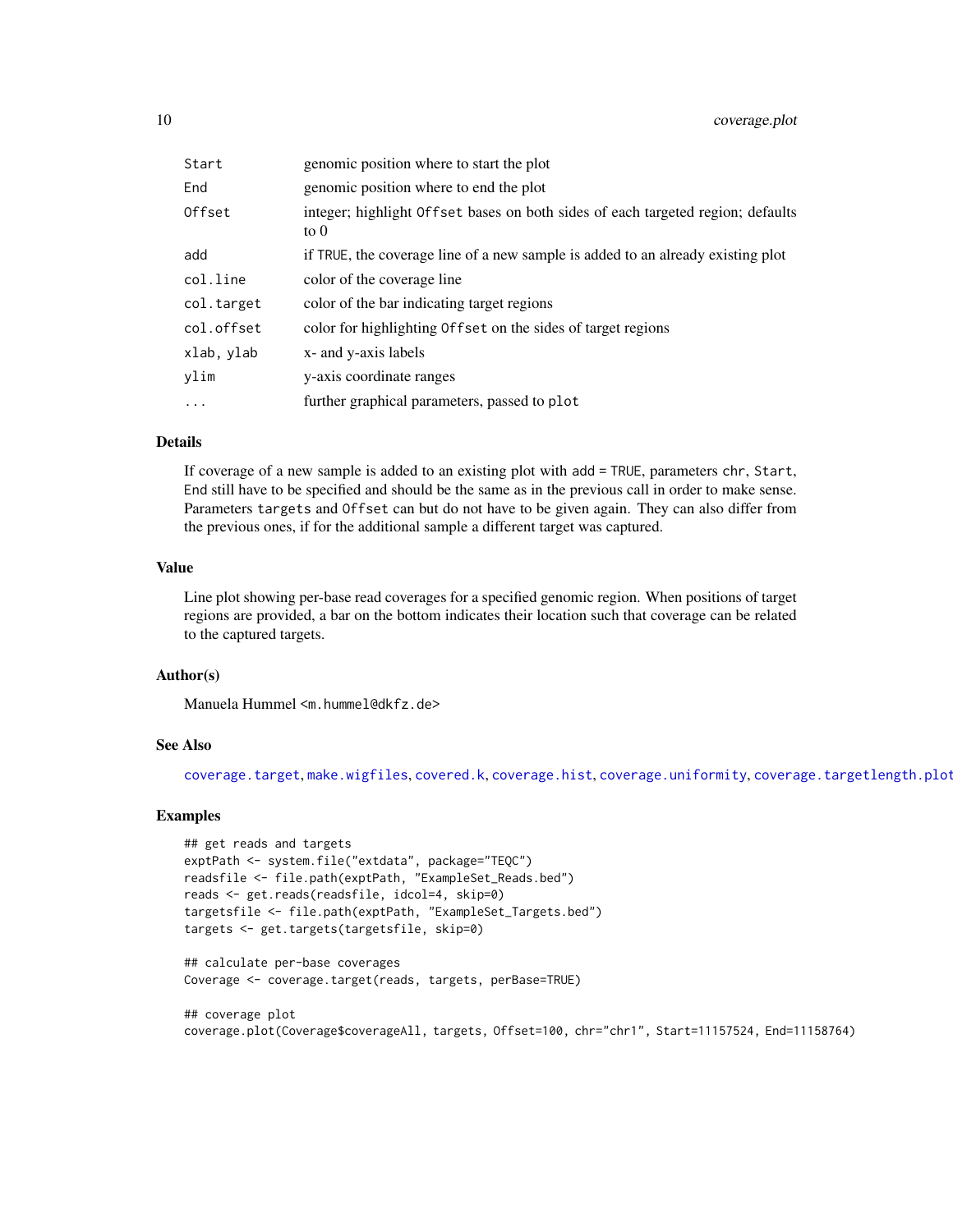### <span id="page-10-1"></span><span id="page-10-0"></span>Description

Calculates average coverage over all target bases, average coverage for each target separately, and per-base coverage for all and for targeted bases

### Usage

coverage.target(reads, targets, Offset = 0, perTarget = TRUE, perBase = TRUE)

### Arguments

| reads     | RangedData table containing positions of sequenced reads, i.e. output from<br>get.reads                                        |
|-----------|--------------------------------------------------------------------------------------------------------------------------------|
| targets   | RangedData table containing positions of target regions, i.e. output from get. targets                                         |
| Offset    | integer; add Offset bases on both sides to targeted regions and potentially col-<br>lapse resulting overlapping target regions |
| perTarget | if TRUE, coverage average and standard deviation per target are calculated and<br>returned                                     |
| perBase   | if TRUE, the per-base coverages i) only for targeted bases and ii) for all se-<br>quenced and/or targeted bases, are returned  |

### Value

A list is returned with elements

| avgTargetCoverage       |                                                                                                                                                                                                                                                                   |  |  |  |  |
|-------------------------|-------------------------------------------------------------------------------------------------------------------------------------------------------------------------------------------------------------------------------------------------------------------|--|--|--|--|
|                         | average coverage over all target bases                                                                                                                                                                                                                            |  |  |  |  |
| targetCoverageSD        |                                                                                                                                                                                                                                                                   |  |  |  |  |
|                         | standard deviation of coverage of all target bases                                                                                                                                                                                                                |  |  |  |  |
| targetCoverageQuantiles |                                                                                                                                                                                                                                                                   |  |  |  |  |
|                         | 0% (minium), $25\%$ , 50% (median), 75% and 100% (maximum) quantiles of<br>coverage of all target bases                                                                                                                                                           |  |  |  |  |
|                         | targetCoverages                                                                                                                                                                                                                                                   |  |  |  |  |
|                         | Input RangedData table targets with two additional 'values' columns avgCoverage<br>and coverageSD. The former contains the average coverage for each target, the<br>latter the respective coverage standard deviation. Only returned if perTarget<br>equals TRUE. |  |  |  |  |
| coverageAll             | Release to containing a Re vector for each chromosome with coverages for all<br>bases that are sequenced and/or within a targeted; only returned if per Base<br>equals TRUE                                                                                       |  |  |  |  |
|                         | coverage Target R1eList containing a R1e vector for each chromosome with coverages for target<br>bases only; only returned if perBase equals TRUE                                                                                                                 |  |  |  |  |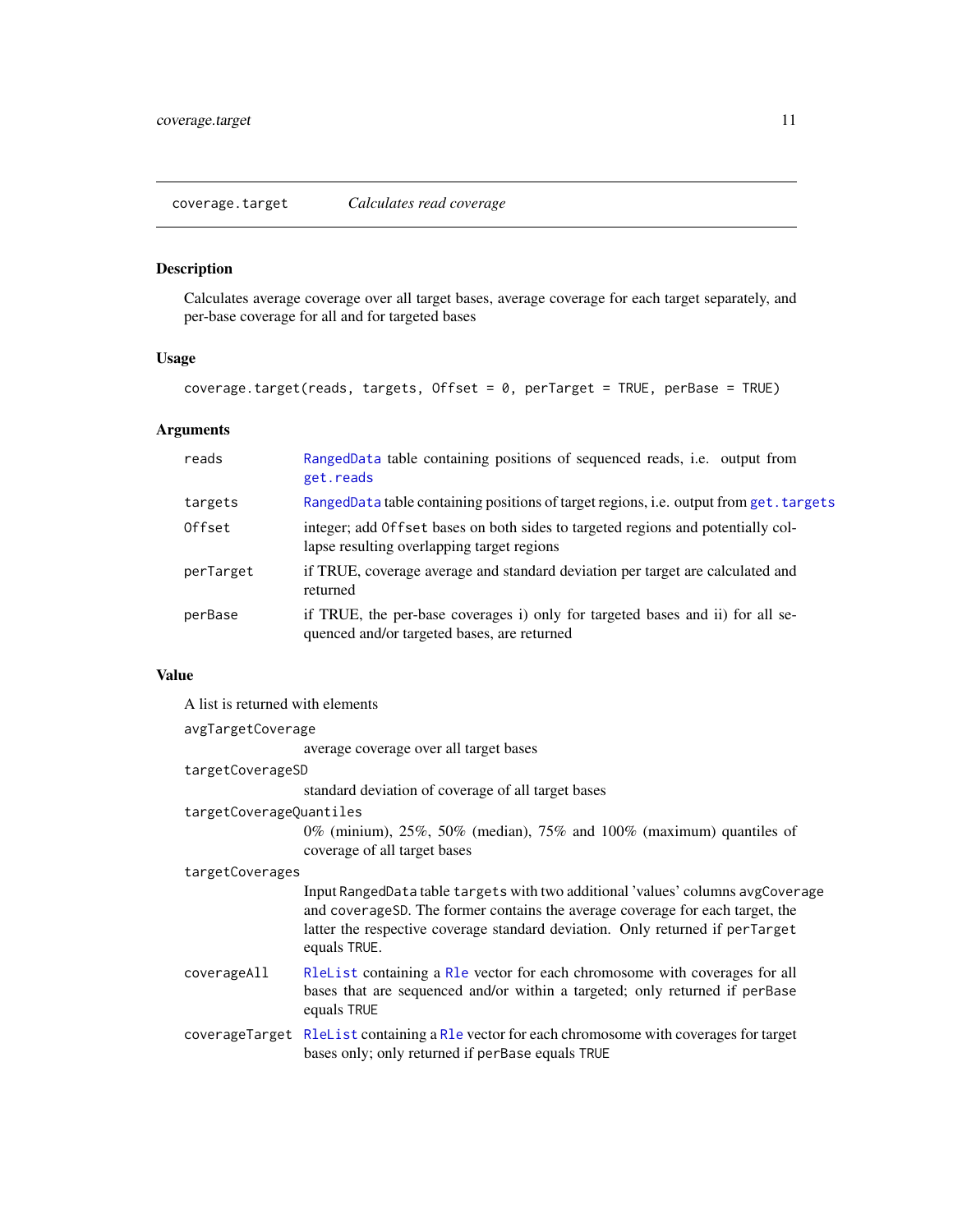### <span id="page-11-0"></span>Author(s)

Manuela Hummel <m.hummel@dkfz.de>

### See Also

[covered.k](#page-14-1), [coverage.hist](#page-7-1), [coverage.uniformity](#page-12-1), [coverage.plot](#page-8-1), [coverage.targetlength.plot](#page-11-1)

### Examples

```
## get reads and targets
exptPath <- system.file("extdata", package="TEQC")
readsfile <- file.path(exptPath, "ExampleSet_Reads.bed")
reads <- get.reads(readsfile, idcol=4, skip=0)
targetsfile <- file.path(exptPath, "ExampleSet_Targets.bed")
targets <- get.targets(targetsfile, skip=0)
## total average, per-base and per-target coverages
Coverage <- coverage.target(reads, targets)
```
<span id="page-11-1"></span>coverage.targetlength.plot

*Number of reads or average coverage versus target length scatter plot*

#### Description

Plots either numbers of on-target reads or average per-target coverage (or potentially other per-target values) against respective target lengths. A smoothing spline is added to the scatter plot.

### Usage

coverage.targetlength.plot(targets, plotcolumn, linecol = 2, xlab, ylab, lwd, pch, cex, ...)

| targets    | RangedData table containing positions of target regions and further 'values'<br>columns that should be plotted, i.e. output from coverage. target or readsPerTarget |
|------------|---------------------------------------------------------------------------------------------------------------------------------------------------------------------|
| plotcolumn | name or index of column to plot (of the 'values' DataFrame within targets)                                                                                          |
| linecol    | color of spline curve                                                                                                                                               |
| xlab, ylab | x- and y-axis labels                                                                                                                                                |
| lwd        | line width of spline curve.                                                                                                                                         |
| pch        | plotting character                                                                                                                                                  |
| cex        | size of plotting character                                                                                                                                          |
| $\cdot$    | further graphical parameters, passed to plot                                                                                                                        |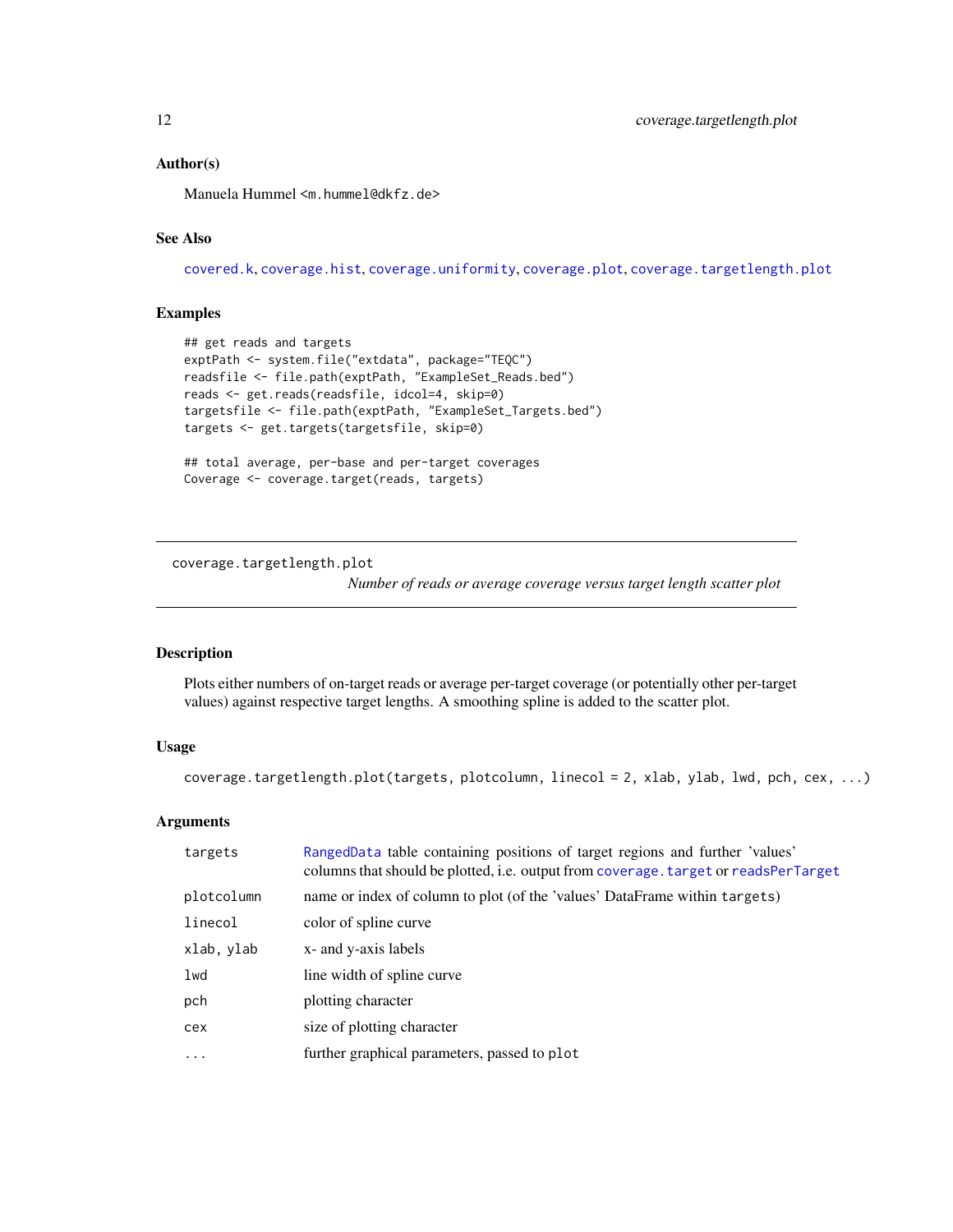### <span id="page-12-0"></span>coverage.uniformity 13

#### Details

[coverage.target](#page-10-1) and [readsPerTarget](#page-28-1) can be used to calculate average per-target coverages and numbers of reads overlapping each target. The values are added to the RangedData table containing the target positions. Such RangedData table can then be used for plotting the calculated values against the respecitve target lengths.

#### Value

A scatterplot with the given per-target values on the y-axis and corresponding target lengths on the x-axis. A smoothing spline is added to the plot.

#### Author(s)

Manuela Hummel <m.hummel@dkfz.de>

### See Also

[coverage.target](#page-10-1), [readsPerTarget](#page-28-1), [covered.k](#page-14-1), [coverage.hist](#page-7-1), [coverage.uniformity](#page-12-1), [coverage.plot](#page-8-1)

### Examples

```
## get reads and targets
exptPath <- system.file("extdata", package="TEQC")
readsfile <- file.path(exptPath, "ExampleSet_Reads.bed")
reads <- get.reads(readsfile, idcol=4, skip=0)
targetsfile <- file.path(exptPath, "ExampleSet_Targets.bed")
targets <- get.targets(targetsfile, skip=0)
## get average per-target coverage
Coverage <- coverage.target(reads, targets, perTarget=TRUE)
targets2 <- Coverage$targetCoverages
## get numbers of reads per target
targets2 <- readsPerTarget(reads, targets2)
## coverage vs target length
coverage.targetlength.plot(targets2, plotcolumn="avgCoverage", pch="o")
## coverage vs number of reads per target
coverage.targetlength.plot(targets2, plotcolumn="nReads", pch="o")
```
<span id="page-12-1"></span>coverage.uniformity *Coverage uniformity plot*

#### Description

Visualization of target coverage uniformity. A line shows the cumulative fraction of targeted bases that reach at least a certain normalized coverage.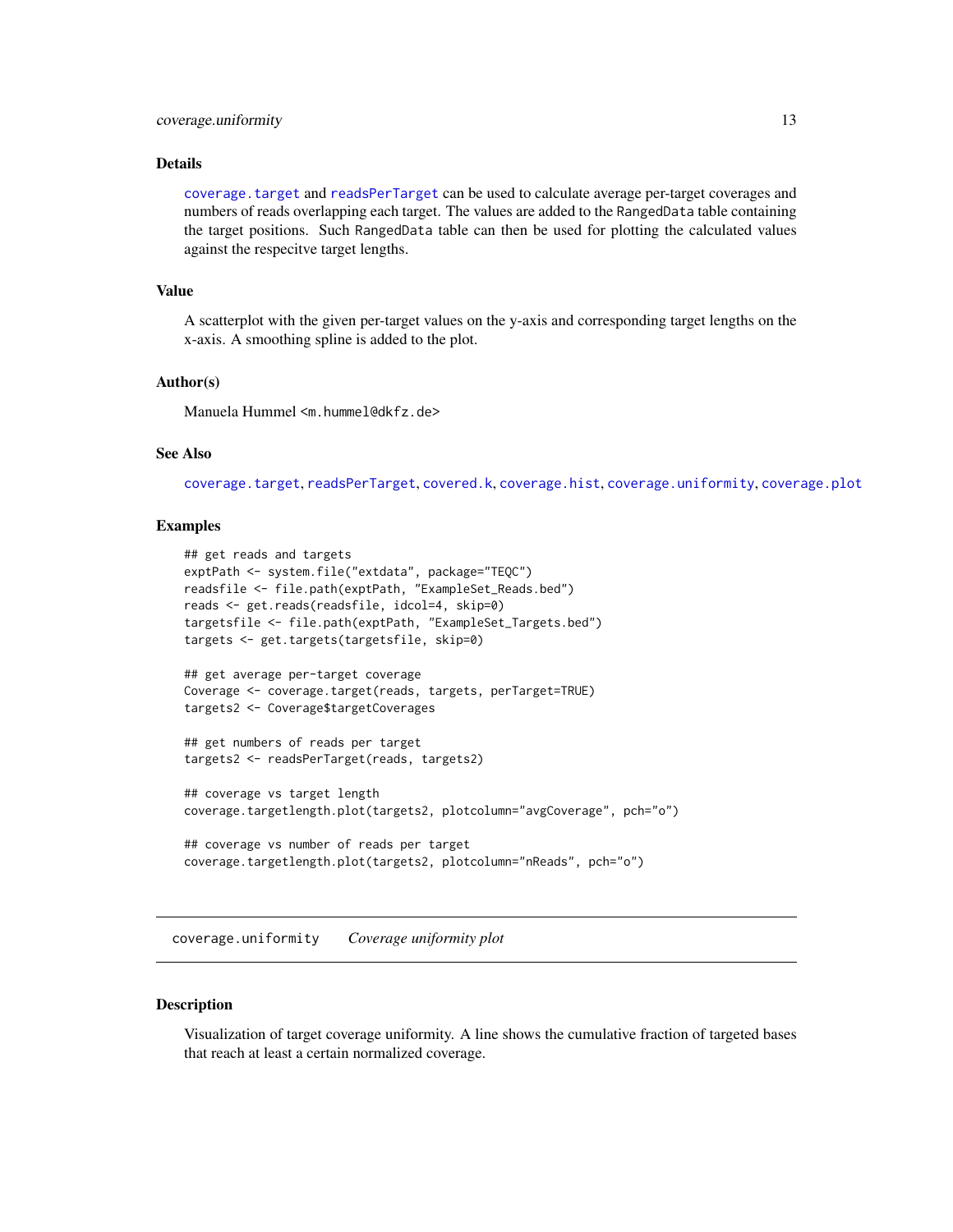#### <span id="page-13-0"></span>Usage

| () coverage.uniformity(coveragelist, addlines = TRUE, add = FALSE, xlab, ylab, xlim, ylim, col, lwd, |  |  |  |
|------------------------------------------------------------------------------------------------------|--|--|--|
|                                                                                                      |  |  |  |

#### Arguments

| coveragelist | output of function coverage target, where option per ase had to be set to<br>TRUE, i.e. a list with elements coverageTarget and avgTargetCoverage        |
|--------------|----------------------------------------------------------------------------------------------------------------------------------------------------------|
| addlines     | if TRUE, dashed lines are added to the plot that indicate the fractions of bases<br>achieving at least the average or at least half the average coverage |
| add          | if TRUE, the coverage uniformity line of a new sample is added to an already<br>existing plot                                                            |
| xlab, ylab   | x- and y-axis labels                                                                                                                                     |
| xlim, ylim   | x- and y-axis coordinate ranges                                                                                                                          |
| col          | line color                                                                                                                                               |
| lwd          | line width                                                                                                                                               |
| $\ddots$     | further graphical parameters passed to plot                                                                                                              |

#### Details

The function calculates normalized coverages: per-base coverages divided by average coverage over all targeted bases. Normalized coverages are not dependent on the absolute quantity of reads and are hence better comparable between different samples or even different experiments.

### Value

Line plot showing the fraction of targeted bases (y-axis) achieving a normalized coverage of at least x. The x-axis by default is truncated at 1, which corresponds to the average normalized coverage. The steeper the curve is falling, the less uniform is the coverage. If addlines = TRUE, dashed lines indicate the fractions of bases achieving at least the average  $(=1)$  or at least half  $(=0.5)$  the average coverage.

#### Author(s)

Manuela Hummel <m.hummel@dkfz.de>

#### References

Gnirke A, Melnikov A, Maguire J, Rogov P, LeProust EM, Brockman W, Fennell T, Giannoukos G, Fisher S, Russ C, Gabriel S, Jaffe DB, Lander ES, Nusbaum C. Solution hybrid selection with ultralong oligonucleotides for massively parallel targeted sequencing. Nat Biotechnol. 2009; 27(2): 182-9.

#### See Also

[coverage.target](#page-10-1), [covered.k](#page-14-1), [coverage.hist](#page-7-1), [coverage.density](#page-4-1), [coverage.plot](#page-8-1), [coverage.targetlength.plot](#page-11-1)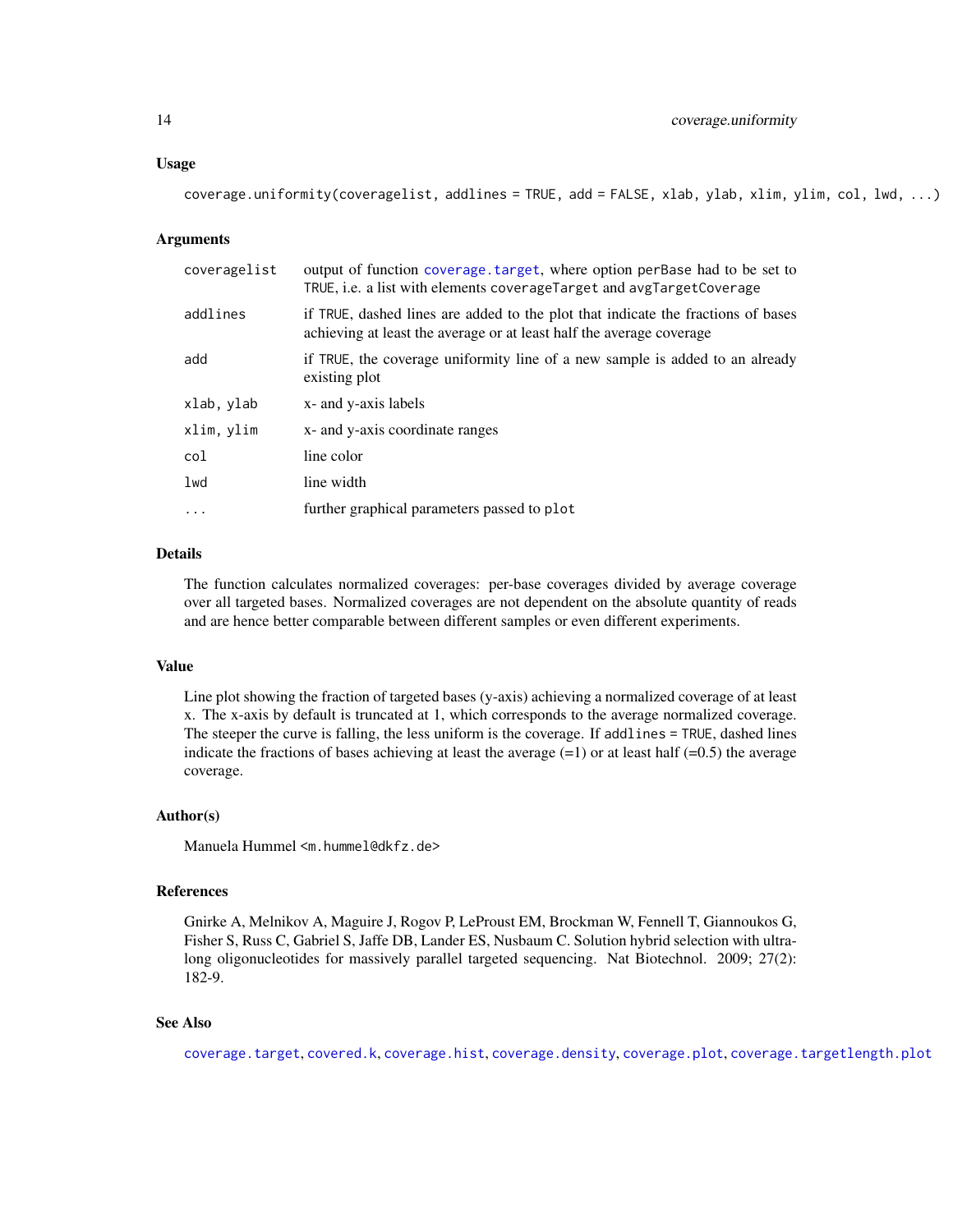#### <span id="page-14-0"></span>covered.k 15

### Examples

```
## get reads and targets
exptPath <- system.file("extdata", package="TEQC")
readsfile <- file.path(exptPath, "ExampleSet_Reads.bed")
reads <- get.reads(readsfile, idcol=4, skip=0)
targetsfile <- file.path(exptPath, "ExampleSet_Targets.bed")
targets <- get.targets(targetsfile, skip=0)
## calculate per-base coverages
Coverage <- coverage.target(reads, targets, perBase=TRUE)
## coverage uniformity plot
coverage.uniformity(Coverage)
```
### <span id="page-14-1"></span>covered.k *Target capture sensitivity*

### Description

Calculates fraction of target bases covered by at least k reads

### Usage

```
covered.k(coverageTarget, k = c(1, 2, 3, 5, 10, 20))
```
### Arguments

|   | coverageTarget R1eList containing R1e vectors of per-target-base coverages for each chromo-     |
|---|-------------------------------------------------------------------------------------------------|
|   | some, <i>i.e.</i> coverage arget output from coverage, target                                   |
| k | integer vector of k-values for which to show fraction of target bases with cover-<br>$age$ >= k |
|   |                                                                                                 |

### Value

Named vector of same length as k giving the corresponding fractions of target bases achieving coverages >= k

#### Author(s)

Manuela Hummel <m.hummel@dkfz.de>

### See Also

[coverage.target](#page-10-1), [coverage.hist](#page-7-1), [coverage.uniformity](#page-12-1), [coverage.plot](#page-8-1), [coverage.targetlength.plot](#page-11-1)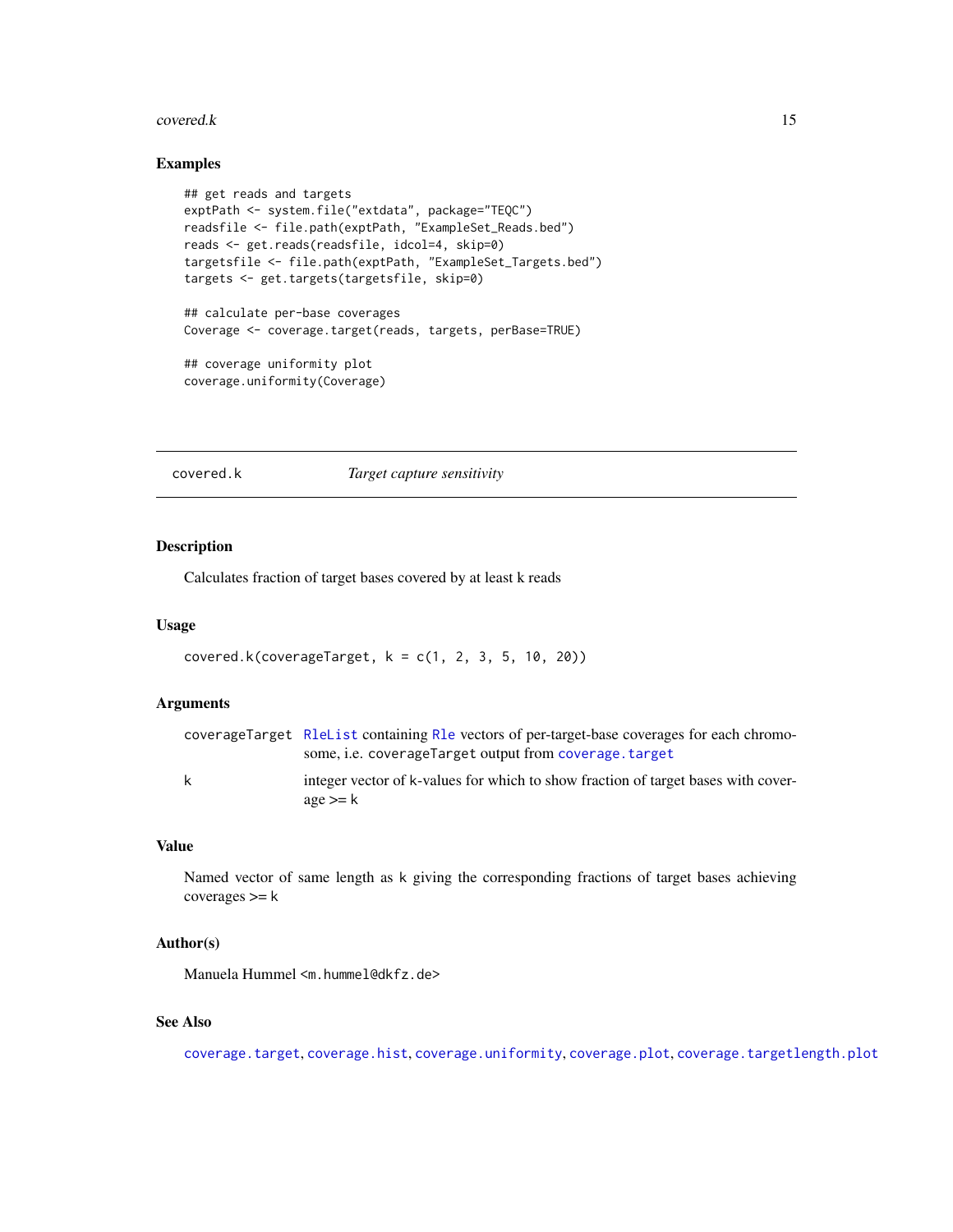### Examples

```
## get reads and targets
exptPath <- system.file("extdata", package="TEQC")
readsfile <- file.path(exptPath, "ExampleSet_Reads.bed")
reads <- get.reads(readsfile, idcol=4, skip=0)
targetsfile <- file.path(exptPath, "ExampleSet_Targets.bed")
targets <- get.targets(targetsfile, skip=0)
## calculate per-base coverages
Coverage <- coverage.target(reads, targets, perBase=TRUE)
covered.k(Coverage$coverageTarget, k=c(1,10,20))
```
<span id="page-15-1"></span>duplicates.barplot *Read duplicates barplot*

### Description

Barplot showing fractions of reads / read pairs which are unique and for which there are two, three, ... copies. Separate bars are made for on- and off-target reads / read pairs

### Usage

duplicates.barplot(reads, targets, returnDups=FALSE, truncateX, col=c("red","lightblue"), xlab, ylab,

| reads      | RangedData table containing positions of sequenced reads, i.e. output from<br>get. reads. Alternatively, for paired-end data, it can be the output of reads2pairs<br>when multiplicities of read <i>pairs</i> instead of fraction of single reads shall be vi-<br>sualized. |
|------------|-----------------------------------------------------------------------------------------------------------------------------------------------------------------------------------------------------------------------------------------------------------------------------|
| targets    | RangedData table containing positions of target regions, i.e. output from get. targets                                                                                                                                                                                      |
| returnDups | if TRUE, on- and off-target read / read pair multiplicities are returned                                                                                                                                                                                                    |
| truncateX  | integer; show bars only up to a read / read pair multiplicity of truncateX (x-<br>axis)                                                                                                                                                                                     |
| col        | vector specifying the two colors of bars and legend for on- and off-target read<br>multiplicities                                                                                                                                                                           |
| xlab, ylab | x- and y-axis labels                                                                                                                                                                                                                                                        |
| ylim       | y-axis coordinate ranges                                                                                                                                                                                                                                                    |
| $\cdots$   | further graphical parameters passed to barplot                                                                                                                                                                                                                              |

<span id="page-15-0"></span>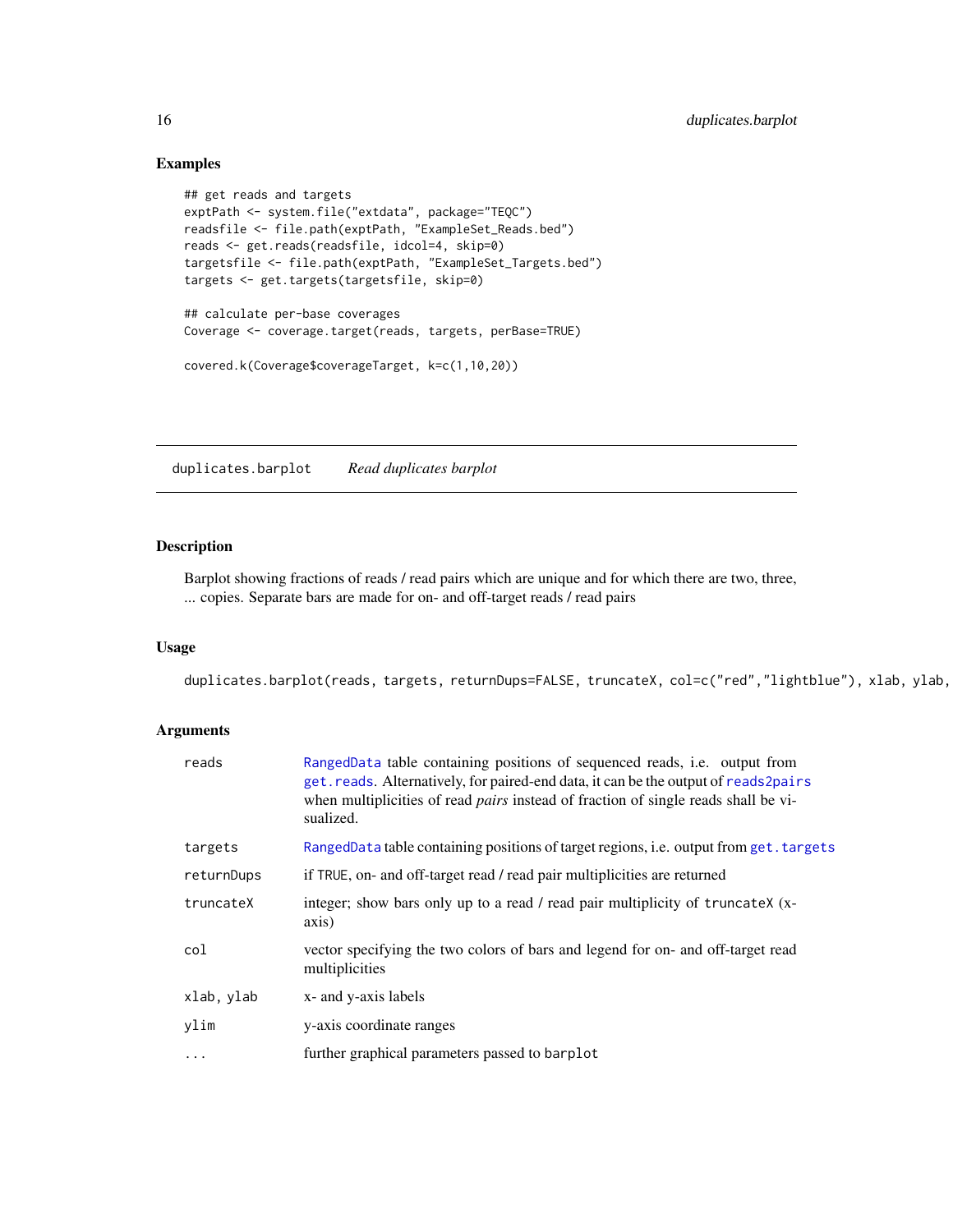### Details

Single-end reads are considered as duplicates if they have same start end end position. Pairedend read pairs are considered as duplicates if start and end positions of both reads of the pairs are identical. Usually, duplicates are removed before further analyses (e.g. SNP detection), because they could represent PCR artefacts. However, in target capture experiments it is likely to have also many "real" duplicates (actual different molecules that happen to start at same position) due to the "enrichment" of the target regions. The separation in the barplot between on- and off-target reads / read pairs gives an impression on whether on-target there are more reads with higher multiplicites, which hence might indicate a reasonable amount of "real" duplication. A paired-end read pair is considered on-target if at least one of its reads overlaps with a target.

#### Value

Barplot where the bar heights correspond to fractions of reads / read pairs which are present in the data with the respective number of copies (x-axis). Fractions are calculated separately for on- and off-target reads / read pairs. A read pair is considered on-target if at least one of its reads overlaps with a target. Absolute numbers (in millions) are additionally written on top of the bars.

If returnDups equals TRUE, a list with two elements absolute and relative is returned. The former is a matrix that contains the absolute numbers of reads / read pairs for each multiplicity (columns), for both on- and off-target reads / read pairs (rows). The latter gives row-based fractions which correspond to the bar heights.

### Author(s)

Manuela Hummel <m.hummel@dkfz.de>

#### See Also

[get.reads](#page-20-1), [reads2pairs](#page-27-1), [get.targets](#page-22-1)

#### Examples

```
## get reads and targets
exptPath <- system.file("extdata", package="TEQC")
readsfile <- file.path(exptPath, "ExampleSet_Reads.bed")
reads <- get.reads(readsfile, idcol=4, skip=0)
targetsfile <- file.path(exptPath, "ExampleSet_Targets.bed")
targets <- get.targets(targetsfile, skip=0)
```

```
## duplicates barplot for single reads
duplicates.barplot(reads, targets, returnDups=TRUE)
```

```
## duplicates barplot for read pairs
readpairs <- reads2pairs(reads)
duplicates.barplot(readpairs, targets, returnDups=TRUE)
```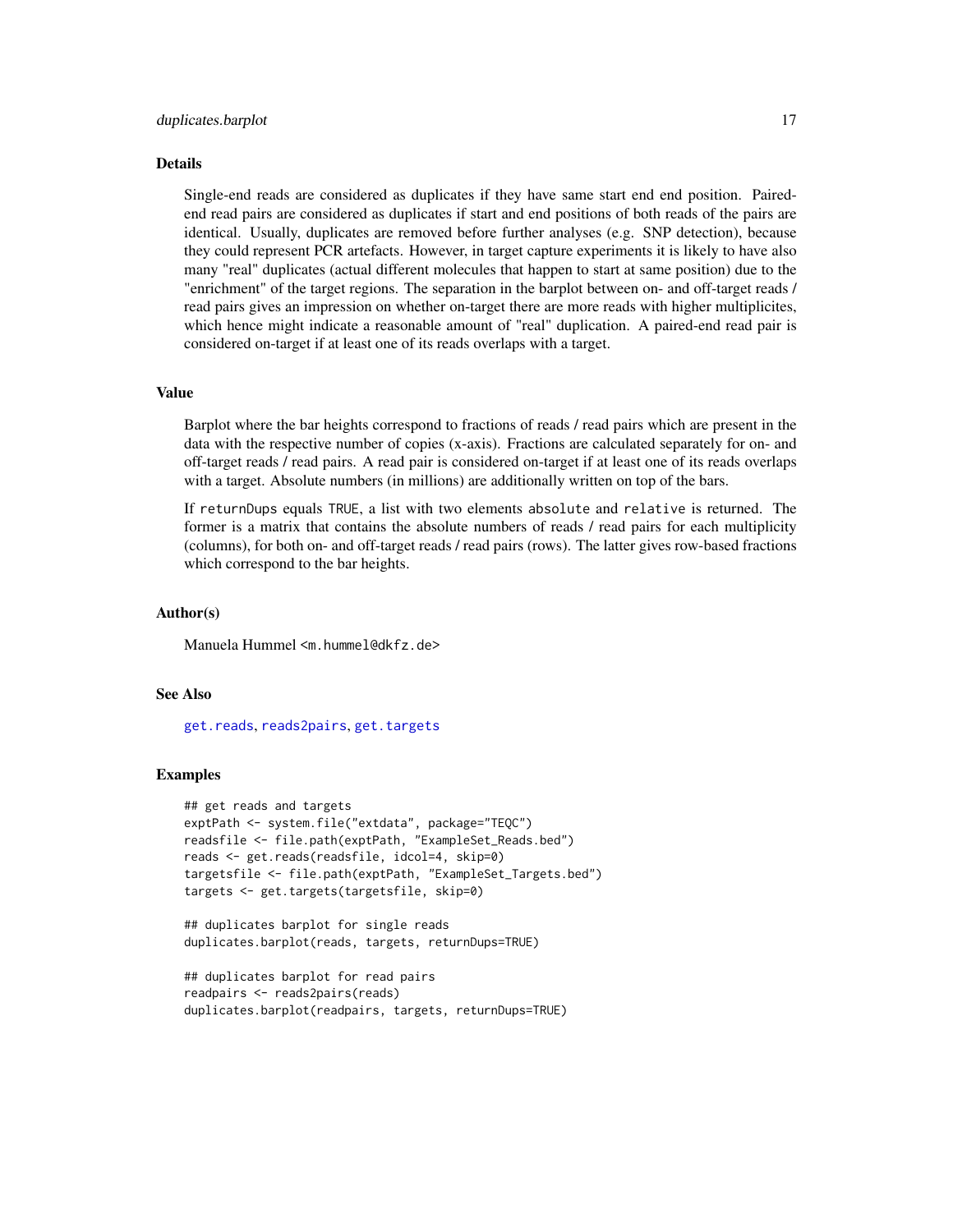<span id="page-17-1"></span><span id="page-17-0"></span>fraction.reads.target *Target capture specificity*

#### Description

Calculates the fraction of reads that align to target regions. Can also be used to retrieve those reads mapping to targets.

### Usage

```
fraction.reads.target(reads, targets, Offset = 0, mappingReads = FALSE)
```
#### **Arguments**

| reads        | RangedData table containing positions of sequenced reads, i.e. output of get. reads.<br>Alternatively, for paired-end data, it can be the output of reads2pairs when<br>fraction of on-target read <i>pairs</i> shall be calculated instead of fraction of single<br>on-target reads. |
|--------------|---------------------------------------------------------------------------------------------------------------------------------------------------------------------------------------------------------------------------------------------------------------------------------------|
| targets      | RangedData table containing positions of target regions, i.e. output from get. targets                                                                                                                                                                                                |
| Offset       | integer; add Offset bases on both sides to targeted regions and potentially col-<br>lapse resulting overlapping target regions                                                                                                                                                        |
| mappingReads | if TRUE, reduced RangedData table with only those reads mapping to target re-<br>gions is returned. When reads is output of reads2pairs, mappingReads will<br>be the corresponding subset of on-target read pairs.                                                                    |

#### Value

If mappingReads equals FALSE, just the fraction of reads / read pairs mapping to targets is returned. When reads contains all single reads (i.e. is output of [get.reads](#page-20-1)), this is the number of targetoverlapping reads, divided by the number of all single reads. When reads contains read pairs (i.e. is output of [reads2pairs](#page-27-1)), it is the number of read pairs with at least one target-overlapping read, divided by the number of read pairs (= half the number of reads). In case of small targets and large insert sizes the two reads of a pair could be located on both sides of the target without overlap, respectively. Still, the read pair will be counted as on-target, since the corresponding DNA molecule was covering the target.

If mappingReads equals TRUE, a list is returned with elements

onTargetFraction

|              | fraction of reads / read pairs mapping to targets                                 |
|--------------|-----------------------------------------------------------------------------------|
| mappingReads | RangedData table containing positions of the reads / read pairs mapping to target |
|              | regions                                                                           |

### Note

With the output from [fraction.target](#page-18-1) and [fraction.reads.target](#page-17-1) the 'enrichment' of the target capture experiment can be calculated as 'fraction of on-target reads / fraction of target within genome'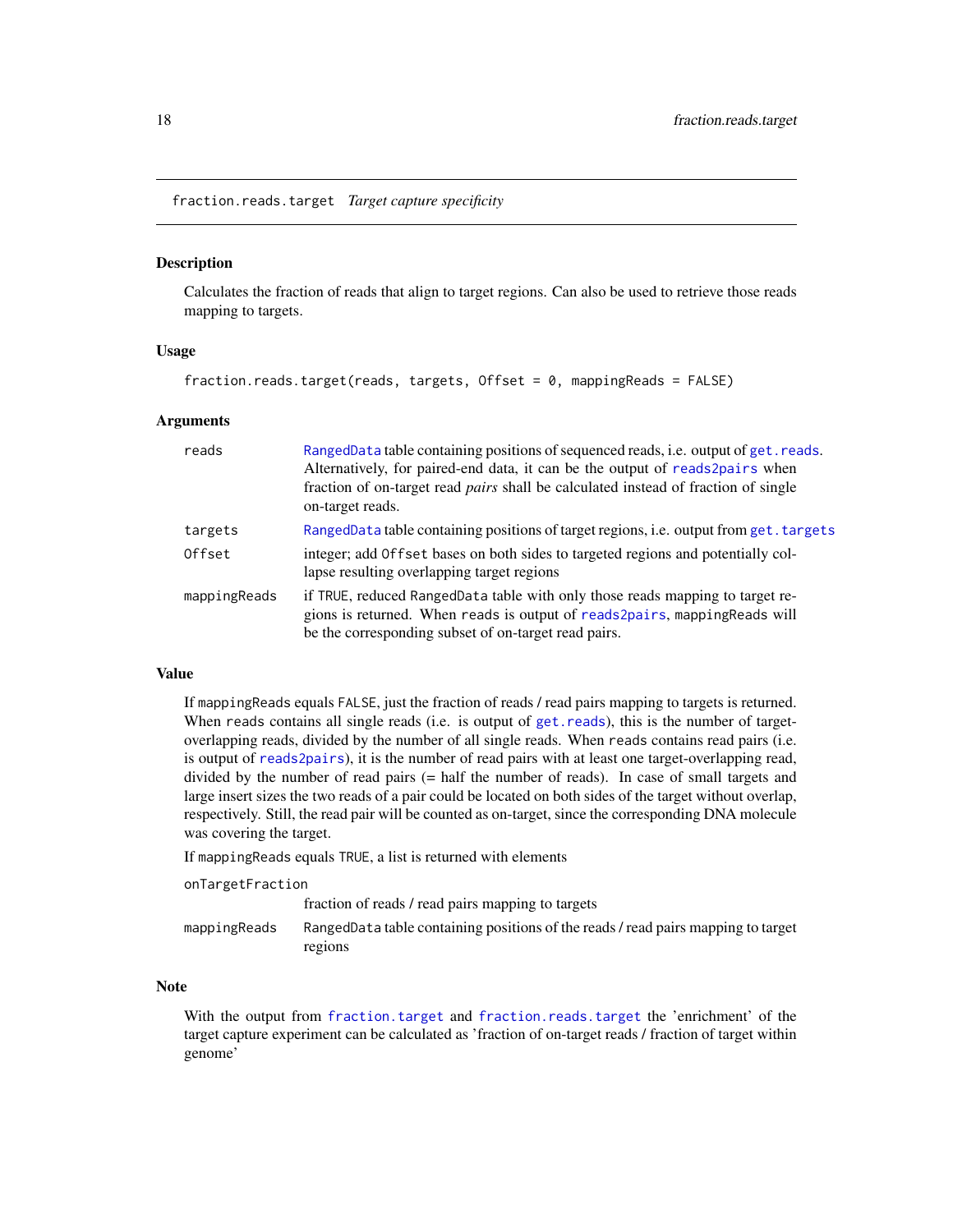### <span id="page-18-0"></span>fraction.target 19

### Author(s)

Manuela Hummel <m.hummel@dkfz.de>

### See Also

[fraction.target](#page-18-1), [get.reads](#page-20-1), [reads2pairs](#page-27-1), [get.targets](#page-22-1)

### Examples

```
## get reads and targets
exptPath <- system.file("extdata", package="TEQC")
readsfile <- file.path(exptPath, "ExampleSet_Reads.bed")
reads <- get.reads(readsfile, idcol=4, skip=0)
targetsfile <- file.path(exptPath, "ExampleSet_Targets.bed")
targets <- get.targets(targetsfile, skip=0)
## fraction of on-target reads
fraction.reads.target(reads, targets)
```
<span id="page-18-1"></span>fraction.target *Fraction of the target within the genome*

### Description

Calculates the fraction of the reference genome that is targeted

### Usage

```
fraction.target(targets, Offset = 0, genome = c(NA, "hg38", "hg19", "hg18"), genomesize)
```
### Arguments

| targets    | RangedData table containing positions of target regions, i.e. output from get. targets                                                                                                                                                                       |
|------------|--------------------------------------------------------------------------------------------------------------------------------------------------------------------------------------------------------------------------------------------------------------|
| Offset     | integer; add Offset bases on both sides to targeted regions and potentially col-<br>lapse resulting overlapping target regions                                                                                                                               |
| genome     | genome version targets were designed and reads aligned to. For the given op-<br>tions the total genome size is set automatically. For other genomes or ver-<br>sions, leave this option empty ('NA') and specify the genome size with option<br>'genomesize' |
| genomesize | integer: specify the total genome size manually. If 'genomesize' is given, option<br>'genome' will be ignored.                                                                                                                                               |

#### Value

Returns the fraction of nucleotides within the genome that were targeted.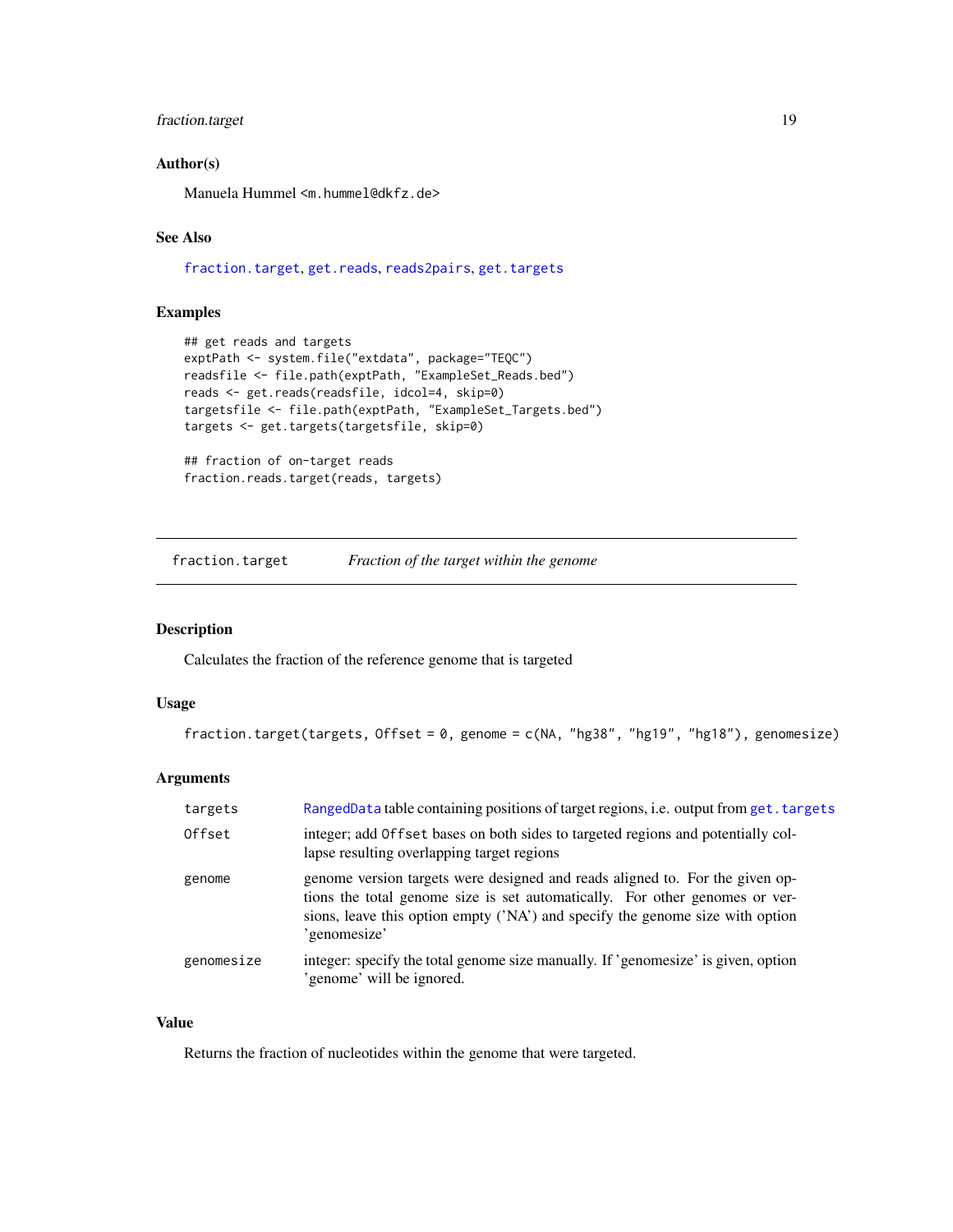### Note

With the output from [fraction.target](#page-18-1) and [fraction.reads.target](#page-17-1) the 'enrichment' of the target capture experiment can be calculated as 'fraction of on-target reads / fraction of target within genome'

### Author(s)

Manuela Hummel <m.hummel@dkfz.de>

### See Also

[fraction.reads.target](#page-17-1), [get.targets](#page-22-1)

### Examples

```
exptPath <- system.file("extdata", package="TEQC")
targetsfile <- file.path(exptPath, "ExampleSet_Targets.bed")
targets <- get.targets(targetsfile, skip=0)
fraction.target(targets, genome="hg19")
```
<span id="page-19-1"></span>get.baits *Read capture hybridization probe positions*

### **Description**

Reads a file containing positions and sequences of the capture hybridization probes and creates a RangedData object.

### Usage

```
get.baits(baitsfile, chrcol = 1, startcol = 2, endcol = 3, seqcol = 4, zerobased = TRUE, sep = "\t", header
```

| baitsfile | name of file giving the positions and sequences of each hybridization probe<br>("bait")                                                                                                                                        |
|-----------|--------------------------------------------------------------------------------------------------------------------------------------------------------------------------------------------------------------------------------|
| chrcol    | in which column in baitsfile there is the chromosome information (chromo-<br>some information in the file should be in string format, e.g. "chr $X$ ")                                                                         |
| startcol  | in which column there are the starting positions of the baits                                                                                                                                                                  |
| endcol    | in which column there are the end positions of the baits                                                                                                                                                                       |
| segcol    | in which column there are the sequences of the baits                                                                                                                                                                           |
| zerobased | if TRUE, start coordinates in baitsfile are assumed to be 0-based and are then<br>converted to 1-based system by adding 1. If FALSE, coordinates are not shifted.<br>In this case they should already be 1-based in baitsfile. |
| sep       | column separator character, defaults to tabs                                                                                                                                                                                   |
| header    | a logical value indicating whether the file contains the names of the variables as<br>its first line; defaults to FALSE                                                                                                        |
| $\cdots$  | further arguments passed to read. delim                                                                                                                                                                                        |

<span id="page-19-0"></span>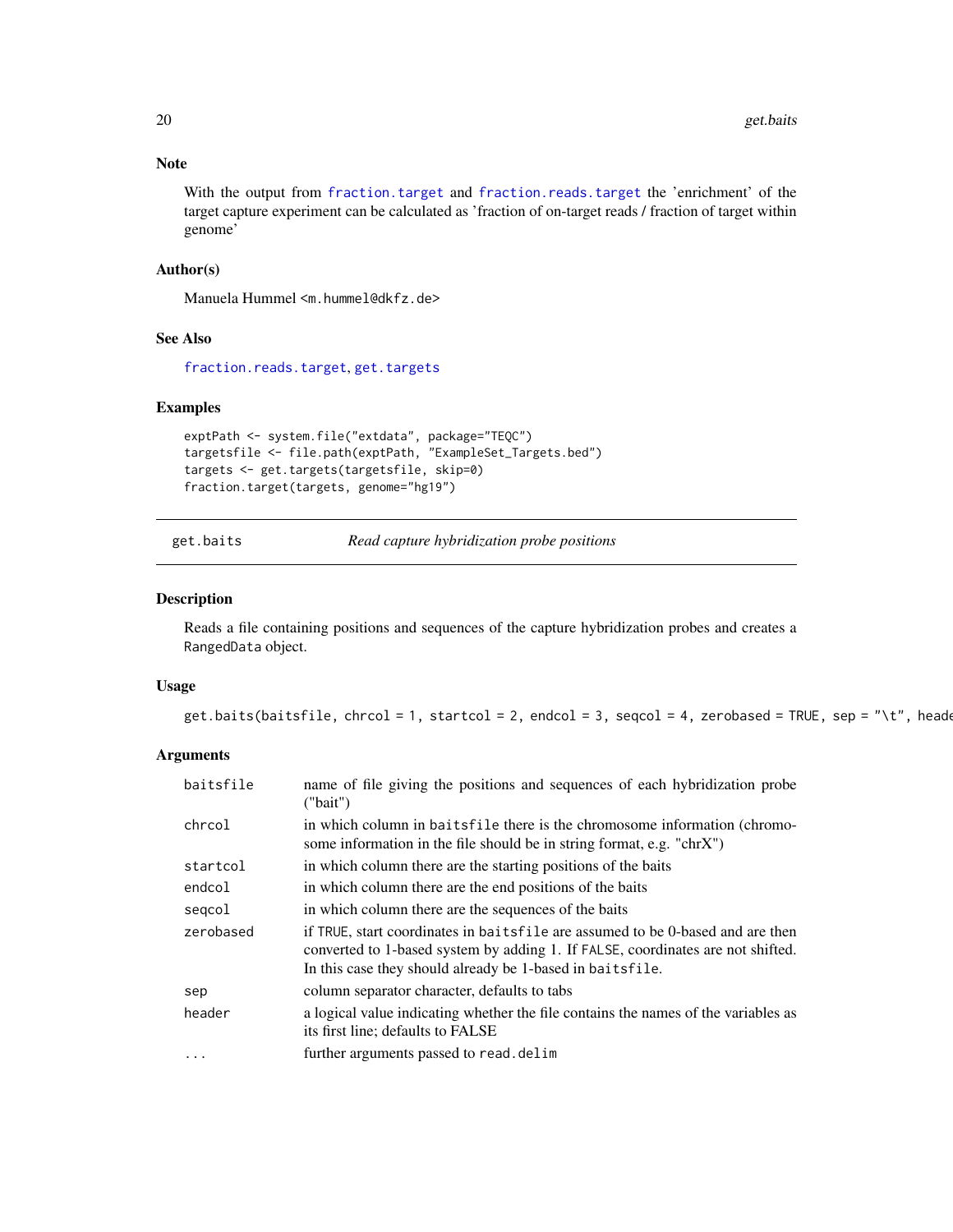#### <span id="page-20-0"></span>get.reads 21

### Details

The baitsfile containing positions and sequences of hybridization probes has to be created beforehand, in many cases manually. (The function was made like this in order to keep things as general and platform independent as possible.) E.g. with baits designed by Agilent's eArray tool, the baitsfile can be created by merging the files '...\_D\_BED\_...bed' and '...\_D\_DNAFront\_BCBottom\_...txt'.

### Value

A [RangedData](#page-0-0) table holding the hybridization probe ("bait") positions and sequences. Overlapping or adjacent baits are not collapsed.

### Author(s)

Manuela Hummel <m.hummel@dkfz.de>

### See Also

[get.reads](#page-20-1), [get.targets](#page-22-1)

### Examples

```
exptPath <- system.file("extdata", package="TEQC")
baitsfile <- file.path(exptPath, "ExampleSet_Baits.txt")
baits <- get.baits(baitsfile, chrcol=3, startcol=4, endcol=5, seqcol=2)
```
<span id="page-20-1"></span>get.reads *Read genomic positions of sequencing data*

### Description

Reads a bedfile containing positions of sequenced read aligned to a reference genome and creates a RangedData object.

#### Usage

```
get.reads(readsfile, filetype = c("bed", "bam"), chrcol = 1, startcol = 2, endcol = 3, idcol, zerobased = 1, sldud = 1, startcol = 1, startcol = 1, startcol = 1, startcol = 1, startcol = 1, startcol = 1, startcol = 1, startcol = 1, startcol = 1, startcol = 1, startcol = 1, startcol = 1, startcol = 1, startcol = 1, startcol = 1, startcol = 1, startcol = 1, startcol = 1, startcol = 1, startcol = 1, startcol =
```

| readsfile | name of bedfile giving the positions of aligned reads #!!                                                                                                                                      |
|-----------|------------------------------------------------------------------------------------------------------------------------------------------------------------------------------------------------|
| filetype  | Input file type. If "bam", the bam file is read using scanBam, where flag op-<br>tions is Unmapped Query=FALSE and is Secondary Alignment=FALSE are used.<br>Defaults to "bed" $\#$ !!         |
| chrcol    | In which column in the reads bedfile there is the chromosome information (chro-<br>mosome information in the file should be in string format, e.g. "chrX"). Ignored<br>if $filterype = "bam".$ |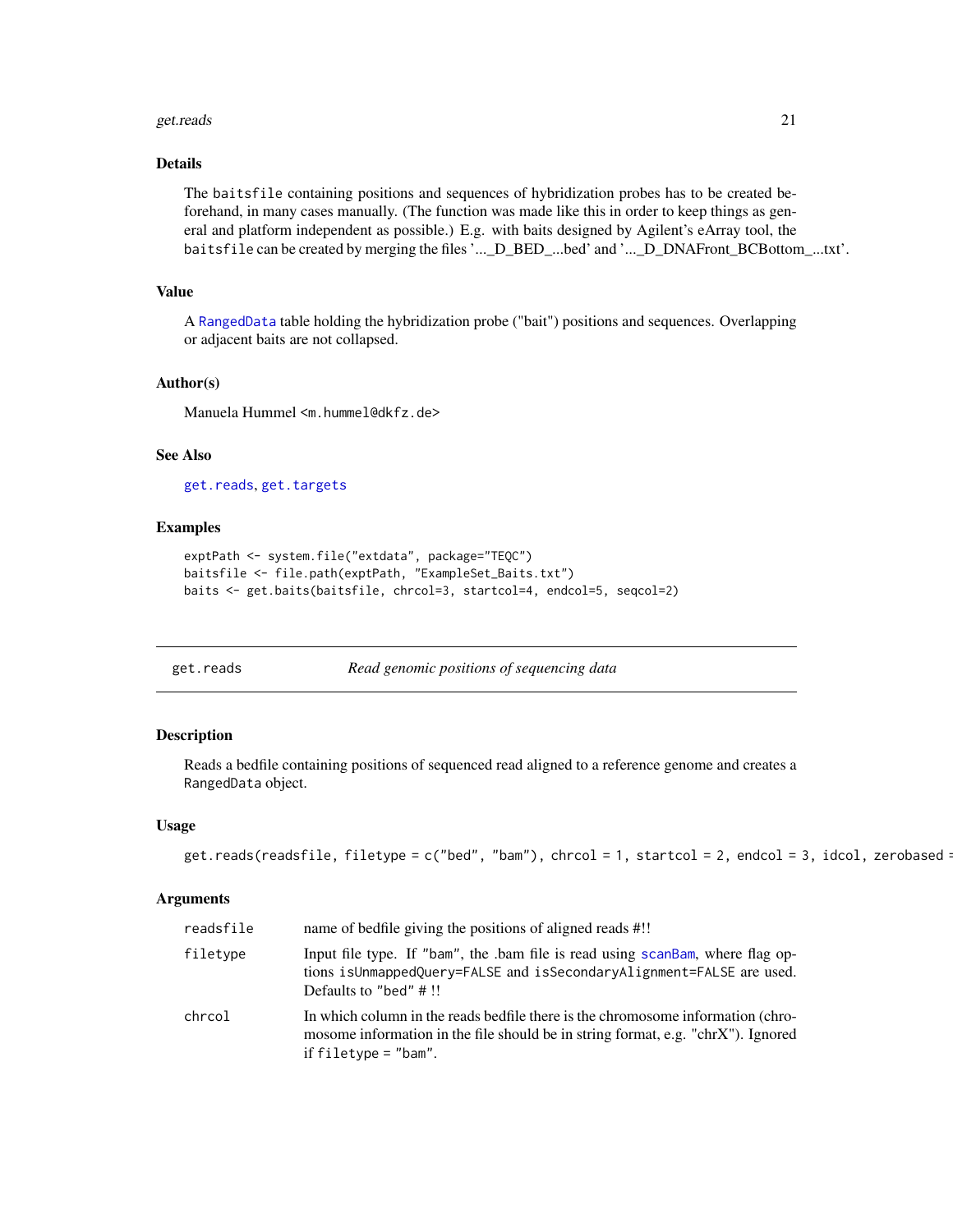<span id="page-21-0"></span>

| startcol  | In which column there are the starting positions of the reads. Ignored if filetype<br>$=$ "bam".                                                                                                                                                                                                                                                                                                                                        |
|-----------|-----------------------------------------------------------------------------------------------------------------------------------------------------------------------------------------------------------------------------------------------------------------------------------------------------------------------------------------------------------------------------------------------------------------------------------------|
| endcol    | In which column there are the end positions of the reads. Ignored if filetype =<br>$"$ bam".                                                                                                                                                                                                                                                                                                                                            |
| idcol     | In which column there are read identifiers. For single-end data it is optionally.<br>For paired-end data it is required for some functionalities. The two reads of one<br>pair need to have the same ID. Ignored if filetype = "bam" (the ID column is<br>automatically included then). If read IDs include "#0/1" and "#0/2" in the end<br>(indicating read 1 and read 2 of a pair), those characters will be removed from<br>the IDs. |
| zerobased | if TRUE, start coordinates in readsfile are assumed to be 0-based and are then<br>converted to 1-based system by adding 1. If FALSE, coordinates are not shifted.<br>In this case they should already be 1-based in readsfile. Ignored if filetype<br>= "bam", since scanBam converts 0-based to 1-based coordinates.                                                                                                                   |
| sep       | Column separator character, defaults to tabs. Ignored if filetype = "bam".                                                                                                                                                                                                                                                                                                                                                              |
| skip      | Number of lines of the bedfile to skip before beginning to read data; defaults to<br>1. Ignored if $filter = "bam".$                                                                                                                                                                                                                                                                                                                    |
| header    | A logical value indicating whether the file contains the names of the variables<br>as its first line; defaults to FALSE. Ignored if filetype = "bam".                                                                                                                                                                                                                                                                                   |
| $\cdots$  | Further arguments passed to read. delim. Ignored if filetype = "bam".                                                                                                                                                                                                                                                                                                                                                                   |

### Value

A [RangedData](#page-0-0) table holding the read positions

### Author(s)

Manuela Hummel <m.hummel@dkfz.de>

### See Also

[get.targets](#page-22-1)

### Examples

```
exptPath <- system.file("extdata", package="TEQC")
readsfile <- file.path(exptPath, "ExampleSet_Reads.bed")
reads <- get.reads(readsfile, idcol=4, skip=0)
```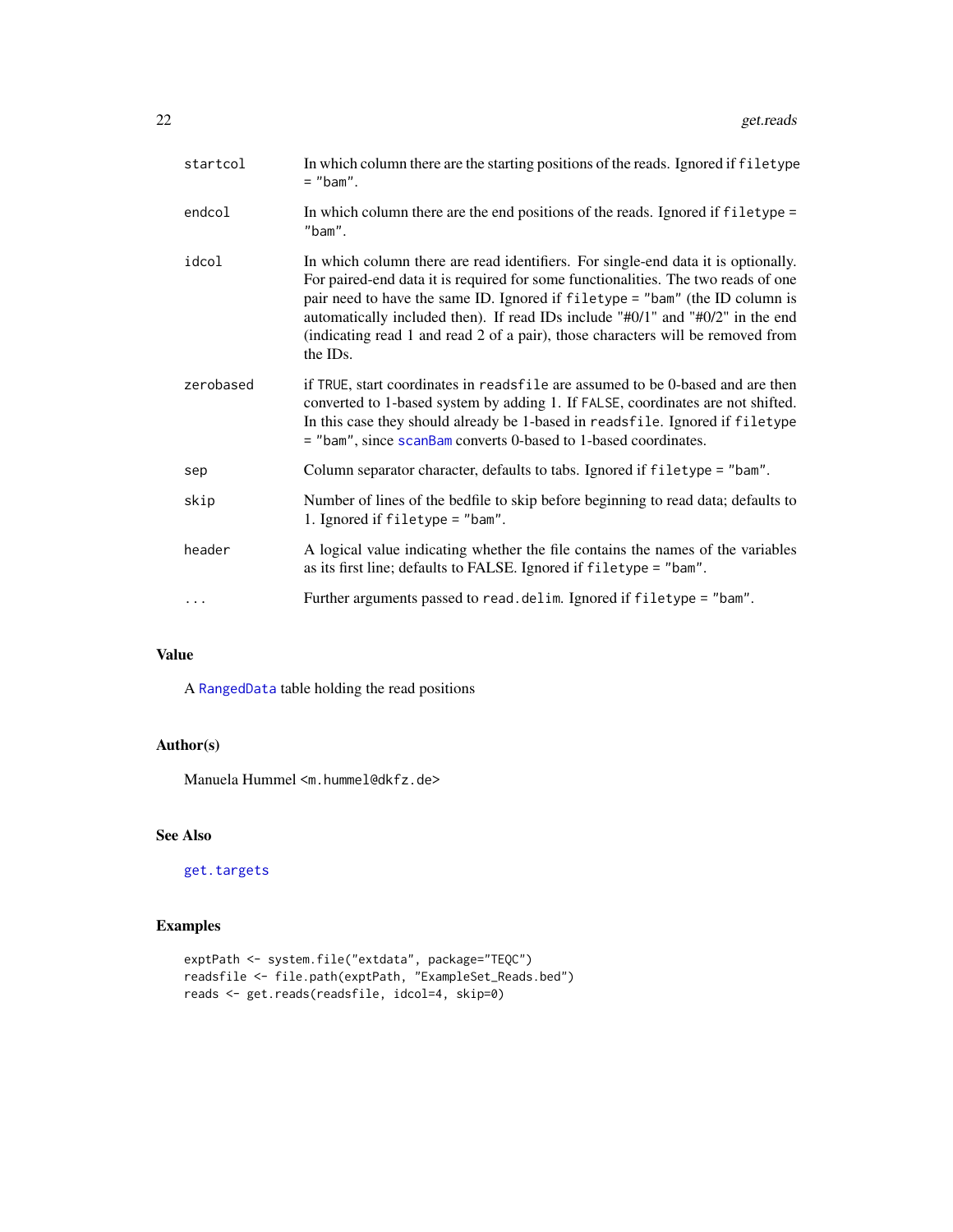<span id="page-22-1"></span><span id="page-22-0"></span>

### **Description**

Reads a bedfile containing positions of the capture targets and creates a RangedData object.

### Usage

```
get.targets(targetsfile, chrcol = 1, startcol = 2, endcol = 3, zerobased = TRUE, sep = "\t", skip = 1, head
```
### Arguments

| targetsfile | name of bedfile giving the positions of each target region                                                                                                                                                                           |
|-------------|--------------------------------------------------------------------------------------------------------------------------------------------------------------------------------------------------------------------------------------|
| chrcol      | in which column in the targets bedfile there is the chromosome information<br>(chromosome information in the file should be in string format, e.g. "chrX")                                                                           |
| startcol    | in which column there are the starting positions of the targeted regions                                                                                                                                                             |
| endcol      | in which column there are the end positions of the targeted regions                                                                                                                                                                  |
| zerobased   | if TRUE, start coordinates in targets file are assumed to be 0-based and are<br>then converted to 1-based system by adding 1. If FALSE, coordinates are not<br>shifted. In this case they should already be 1-based in targets file. |
| sep         | column separator character, defaults to tabs                                                                                                                                                                                         |
| skip        | number of lines of the bedfile to skip before beginning to read data; defaults to<br>1                                                                                                                                               |
| header      | a logical value indicating whether the file contains the names of the variables as<br>its first line; defaults to FALSE                                                                                                              |
| .           | further arguments passed to read. delim                                                                                                                                                                                              |

### Value

A [RangedData](#page-0-0) table holding the target region positions. Note that overlapping or adjacent regions are collapsed to one region.

### Note

Since overlapping regions are collapsed, the input bedfile can also contain positions of the (in most cases overlapping) hybridization probes used for the target capture.

### Author(s)

Manuela Hummel <m.hummel@dkfz.de>

### See Also

[get.reads](#page-20-1)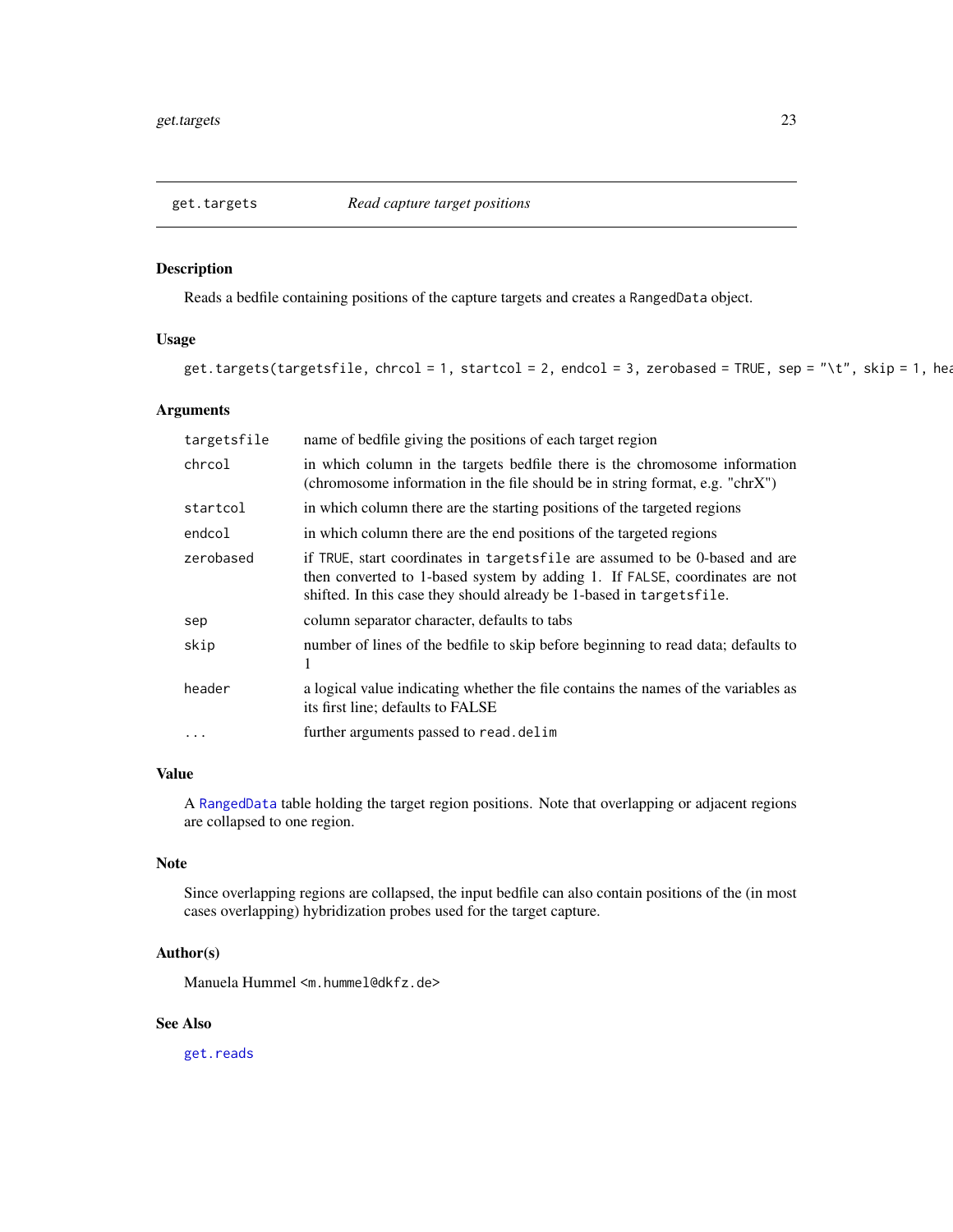### Examples

```
exptPath <- system.file("extdata", package="TEQC")
targetsfile <- file.path(exptPath, "ExampleSet_Targets.bed")
targets <- get.targets(targetsfile, skip=0)
```
<span id="page-23-1"></span>insert.size.hist *Insert sizes histogram*

#### Description

Computes read pair insert sizes, i.e. distance from first base of first read to last base of second read of a read pair, and plots a histogram for all insert sizes.

### Usage

```
insert.size.hist(readpairs, returnInserts = FALSE, legendpos="topleft", outline=FALSE, main, xlab, yla
```
### Arguments

| readpairs     | RangedData table containing positions of read pairs, i.e. output of reads2pairs<br>(or the element readpairs from the reads2pairs output in case single reads<br>without matching pair were found). |
|---------------|-----------------------------------------------------------------------------------------------------------------------------------------------------------------------------------------------------|
| returnInserts | if TRUE, the vector of read pair insert sizes is returned                                                                                                                                           |
| legendpos     | position of the legend, e.g. 'topleft' or 'topright'                                                                                                                                                |
| outline       | if FALSE, outliers (according to boxplot. stats) are removed before plotting. If<br>returnInserts=TRUE, those outliers are still included in the output.                                            |
| main          | plot title                                                                                                                                                                                          |
| xlab, ylab    | x- and y-axis labels                                                                                                                                                                                |
| breaks        | e.g. integer specifying the number of cells for the histogram, see ?hist                                                                                                                            |
| col           | histogram color                                                                                                                                                                                     |
| $\ddots$ .    | further graphical parameters passed to hist                                                                                                                                                         |
|               |                                                                                                                                                                                                     |

#### Value

Histogram of read pair insert sizes. Average, standard deviation and median insert size are given in the legend and indicated by lines.

If returnInserts = TRUE, a named vector of insert sizes is returned.

### Author(s)

Manuela Hummel <m.hummel@dkfz.de>

### See Also

[get.reads](#page-20-1), [reads2pairs](#page-27-1), [duplicates.barplot](#page-15-1)

<span id="page-23-0"></span>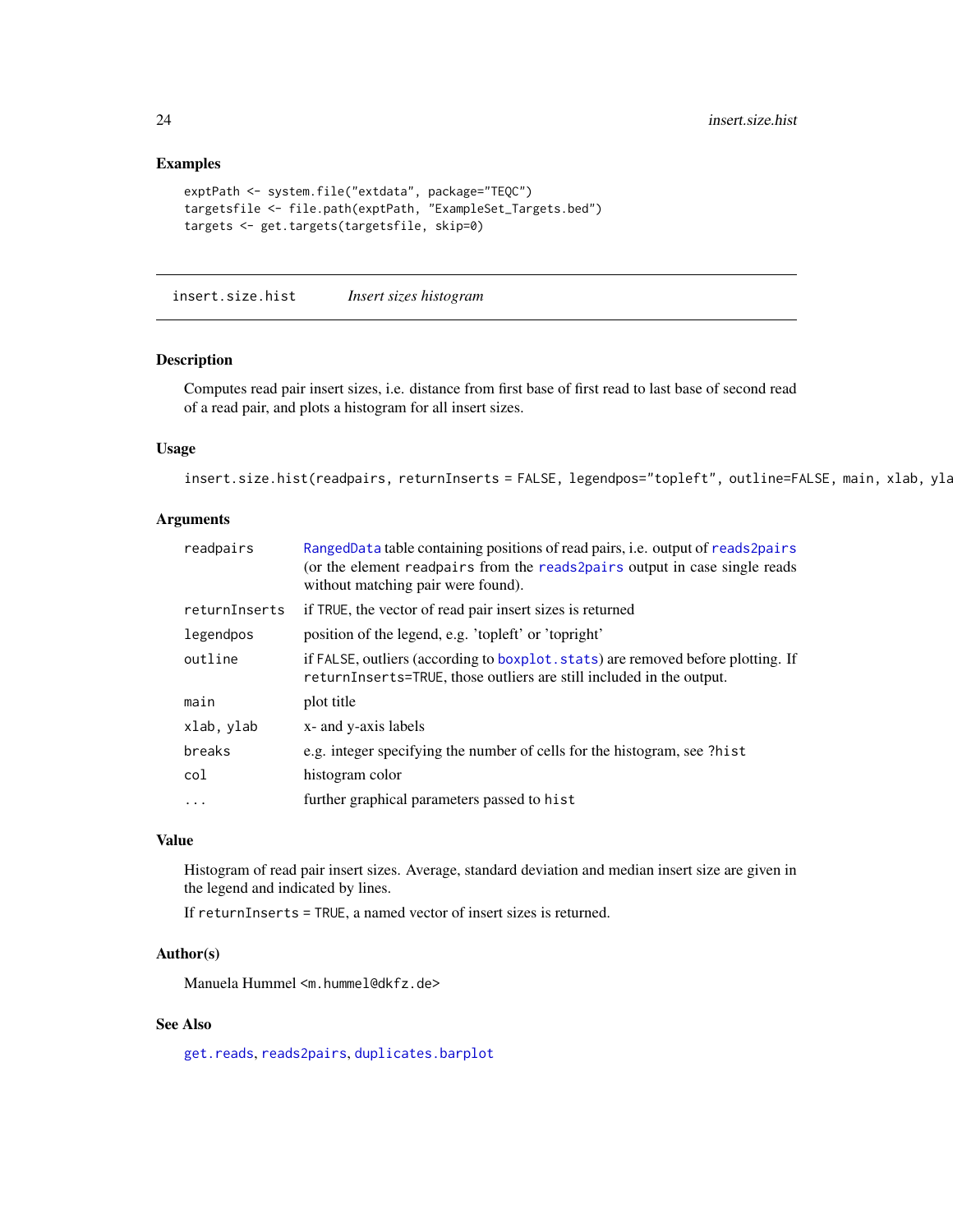### <span id="page-24-0"></span>make.wigfiles 25

### Examples

```
## get reads
exptPath <- system.file("extdata", package="TEQC")
readsfile <- file.path(exptPath, "ExampleSet_Reads.bed")
reads <- get.reads(readsfile, idcol=4, skip=0)
## merge to read pairs
readpairs <- reads2pairs(reads)
## insert size histogram
insert.size.hist(readpairs, breaks=10)
```
<span id="page-24-1"></span>make.wigfiles *Creates wiggle files with per-base coverages*

### Description

Prepares wiggle files with (non-zero) per-base coverages for the upload and visualization with genome browsers

#### Usage

```
make.wigfiles(coverageAll, chroms, trackname = "Coverage", filename = "Coverage")
```
### Arguments

| coverageAll | R1eList containing R1e vectors of per-base coverages for each chromosome,<br>i.e. coverage All output of coverage. target                                |
|-------------|----------------------------------------------------------------------------------------------------------------------------------------------------------|
| chroms      | vector of chromosome names for which to produce wiggle files; if missing wig-<br>gle files will be produced for all chromosomes on which there are reads |
| trackname   | trackname for wiggle file header                                                                                                                         |
| filename    | part of output wiggle file name. Respective chromosome number and '.wig' will<br>be added                                                                |

### Details

Only non-zero coverages will be listed

### Value

One or more wiggle files listing per-base (non-zero) read coverages

#### Author(s)

Manuela Hummel <m.hummel@dkfz.de>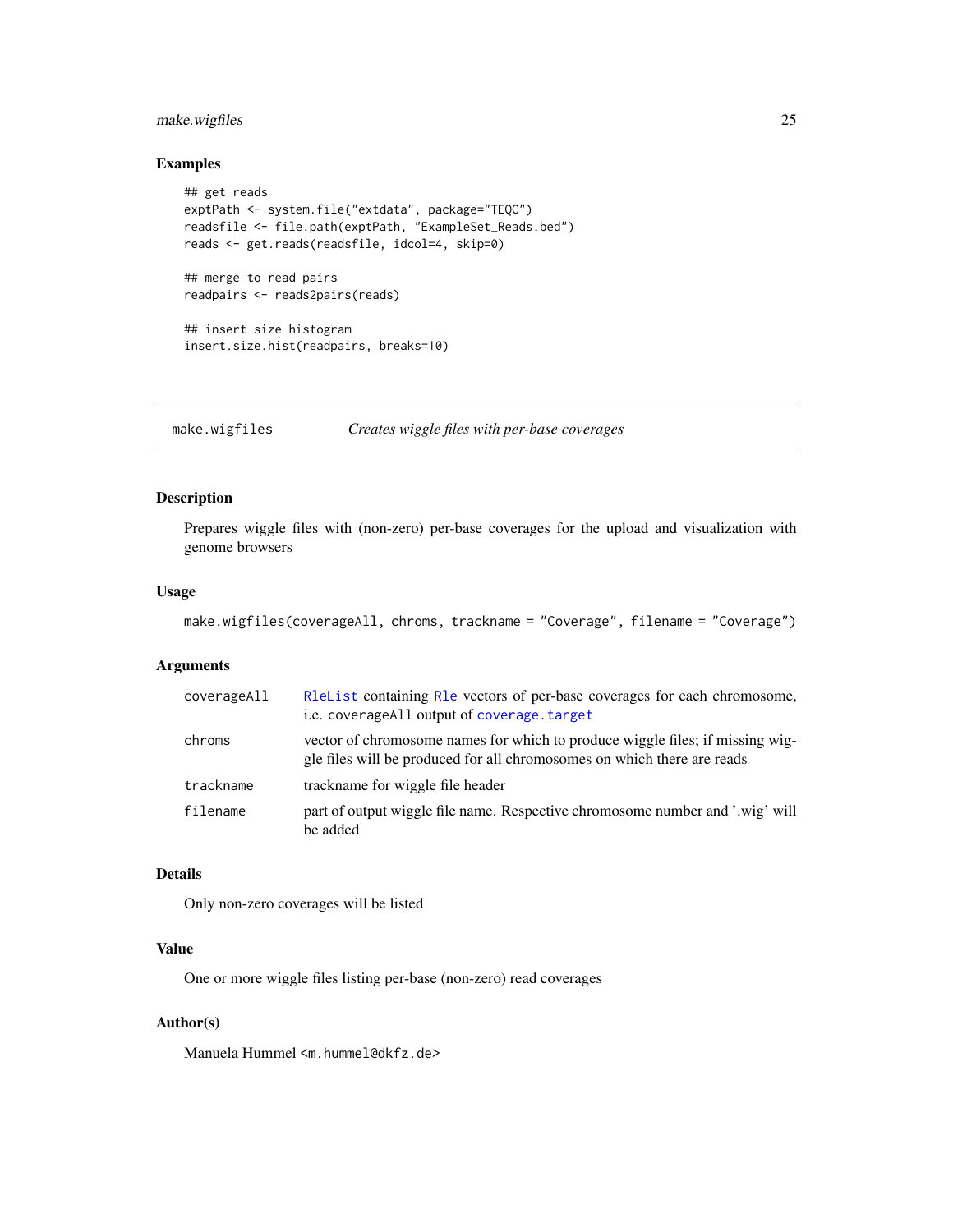### See Also

[coverage.target](#page-10-1), [coverage.plot](#page-8-1), [covered.k](#page-14-1), [coverage.hist](#page-7-1), [coverage.uniformity](#page-12-1), [coverage.targetlength.plot](#page-11-1)

#### Examples

```
## get reads and targets
exptPath <- system.file("extdata", package="TEQC")
readsfile <- file.path(exptPath, "ExampleSet_Reads.bed")
reads <- get.reads(readsfile, idcol=4, skip=0)
targetsfile <- file.path(exptPath, "ExampleSet_Targets.bed")
targets <- get.targets(targetsfile, skip=0)
## calculate per-base coverages
Coverage <- coverage.target(reads, targets, perBase=TRUE)
```

```
## create wiggle files for read coverages on chromsomes 13 and 17
make.wigfiles(Coverage$coverageAll, chroms=c("chr13", "chr17"))
```
multiTEQCreport *Creates an html report for multiple samples*

#### Description

Creates an automated html report comparing TEQC analysis results of several samples

### Usage

```
multiTEQCreport(singleReportDirs, samplenames, projectName = "", targetsName = "",
      referenceName = "", destDir = "multiTEQCreport", k = c(1, 2, 3, 5, 10, 20), figureFormat = c("jpeg
```

| singleReportDirs |                                                                                                                            |
|------------------|----------------------------------------------------------------------------------------------------------------------------|
|                  | string of directory names; output directories of function TEOCreport(), launched<br>beforehand for each single sample      |
| samplenames      | names of the samples that will be used in tables and figures                                                               |
| projectName      | descriptive name for the project / collection of samples; will be written on top<br>of the html report                     |
| targetsName      | descriptive name of the captured target; will be written on top of the html report                                         |
| referenceName    | descriptive name of the reference genome the reads were aligned against; will<br>be written on top of the html report      |
| destDir          | directory where results and html documents shall be saved                                                                  |
| k                | integer vector of k-values for which to show fraction of target bases with cover-<br>$age \geq k$ in section 'Sensitivity' |
| figureFormat     | format of the figures produced for the html report (besides pdf graphs)                                                    |

<span id="page-25-0"></span>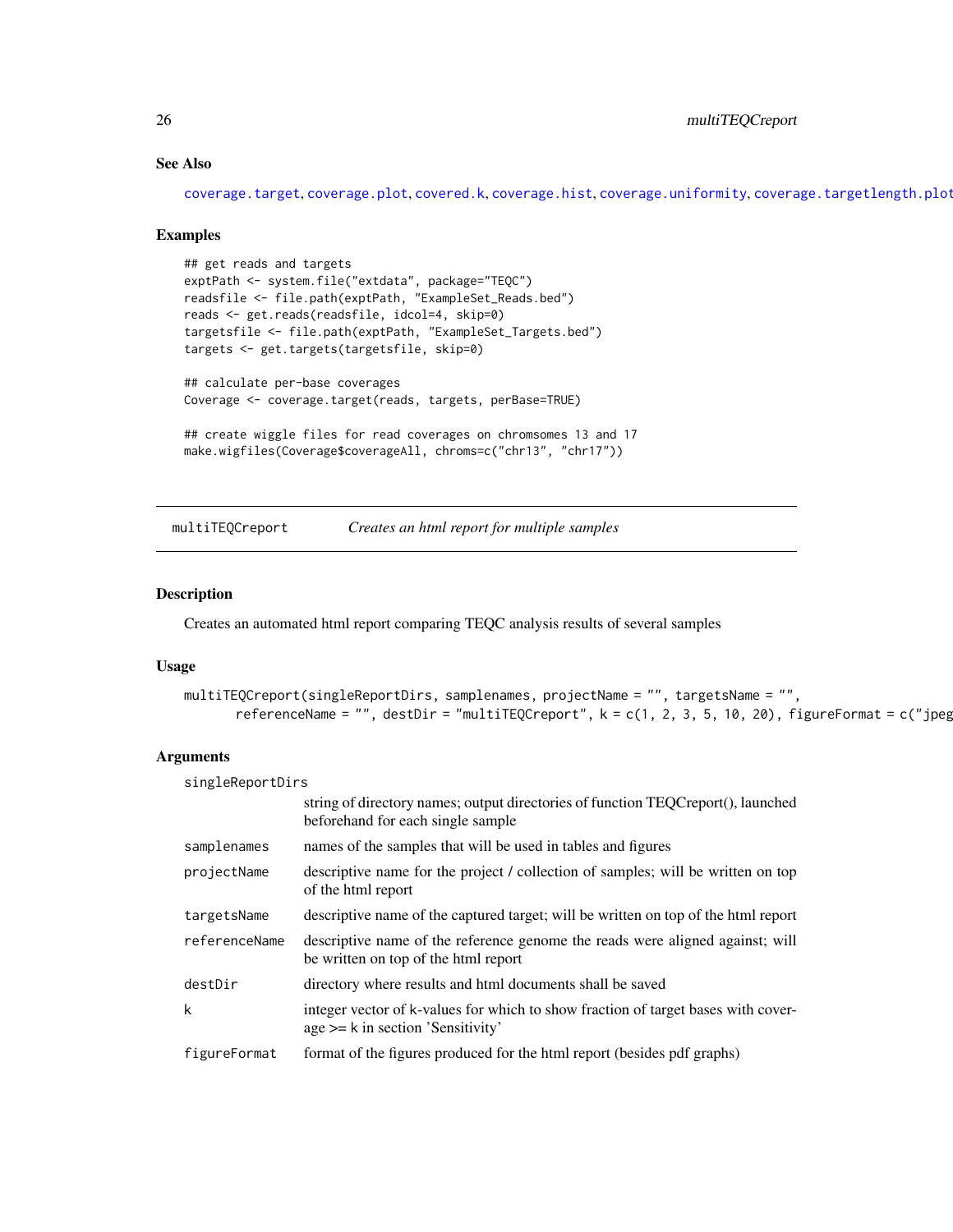### <span id="page-26-0"></span>Details

Before creating the html report for multiple samples, TEQCreport has to be run for each of the samples separately. The output directories of those analyses are the input for multiTEQCreport. While the creation of single-sample reports is time and memory intensive, multiTEQCreport finishes quickly, since it just collects and summarizes the results from the single analyses. The files for the multiple sample html report are created in destDir. The report can be viewed by opening destDir/index.html in a web browser. Images are saved in destDir/image.

### Value

The function is invoked for its side effect

### Author(s)

Manuela Hummel <m.hummel@dkfz.de>

#### References

Hummel M, Bonnin S, Lowy E, Roma G. TEQC: an R-package for quality control in target capture experiments. Bioinformatics 2011; 27(9):1316-7.

#### See Also

**[TEQCreport](#page-29-1)** 

### Examples

```
## get reads and targets
exptPath <- system.file("extdata", package="TEQC")
readsfile <- file.path(exptPath, "ExampleSet_Reads.bed")
reads <- get.reads(readsfile, skip=0, idcol=4)
targetsfile <- file.path(exptPath, "ExampleSet_Targets.bed")
targets <- get.targets(targetsfile, skip=0)
```

```
## simulated 2nd sample
r <- sample(length(reads), 0.1 * length(reads))
reads2 <- reads[-r,,drop=TRUE]
```
#### ## Not run:

```
## create single-sample reports
TEQCreport(sampleName="Test Sample A", targetsName="Human Exome", referenceName="Human Genome",
          destDir="./reportA", reads=reads, targets=targets, genome="hg19")
TEQCreport(sampleName="Test Sample B", targetsName="Human Exome", referenceName="Human Genome",
          destDir="./reportB", reads=reads2, targets=targets, genome="hg19")
```
#### ## create multi-sample report

```
multiTEQCreport(singleReportDirs=c("./reportA", "./reportB"), samplenames=c("Sample A","Sample B"),
      projectName="Test Project", targetsName="Human Exome", referenceName="Human Genome",
          destDir="./multiTEQCreport")
```
## End(Not run)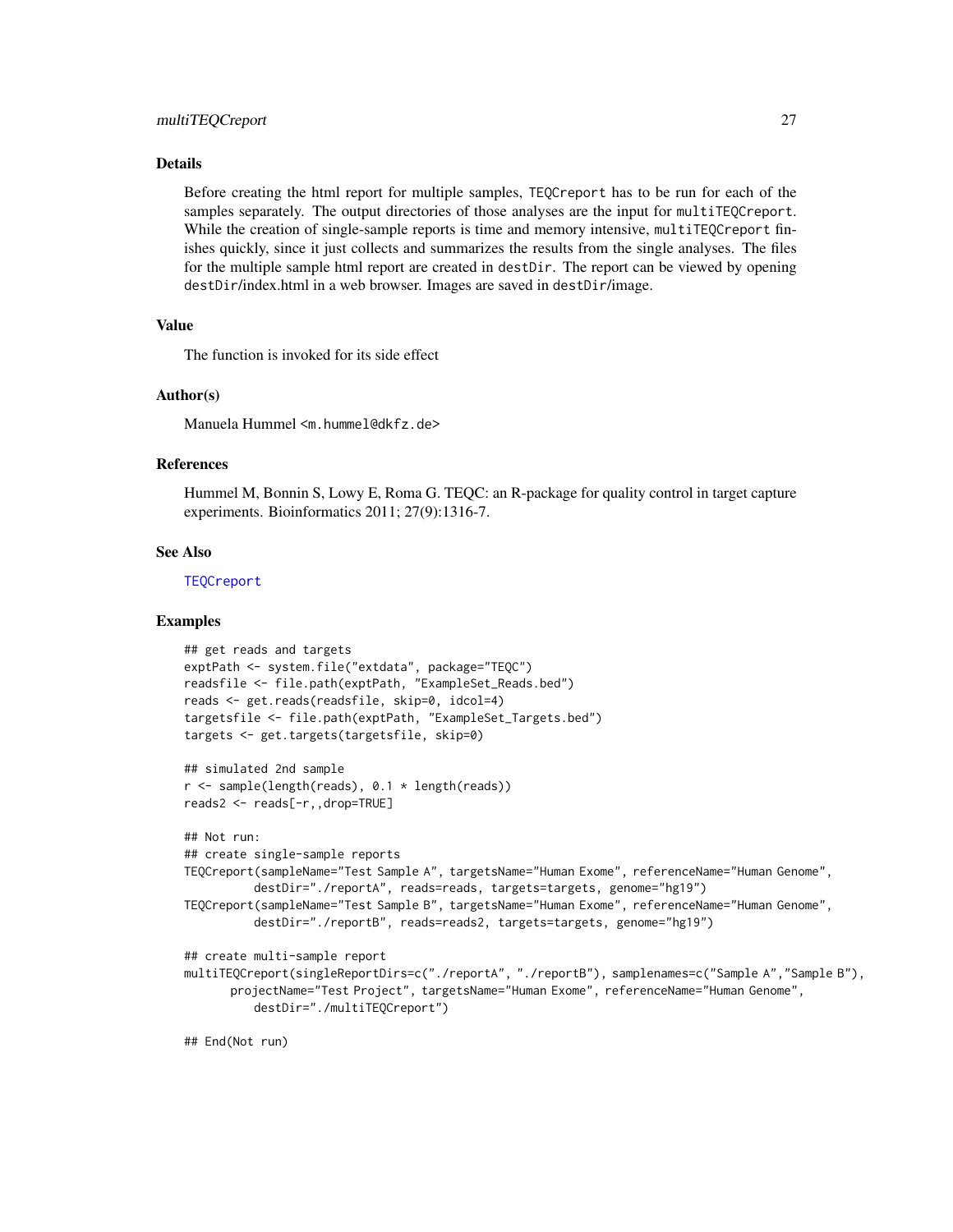<span id="page-27-1"></span><span id="page-27-0"></span>

### Description

Combines the two reads of a read pair (in case of paired-end data) to a new 'range' starting at the first reads's start position and ending at the second read's end position.

#### Usage

reads2pairs(reads, max.distance)

#### Arguments

| reads        | RangedData table containing positions of sequenced reads, i.e. output of get. reads.<br>The first 'values' column has to contain read pair identifiers, i.e. when reads<br>was created by get. reads, the option idcol had to be specified. The input can<br>also contain single reads without 'read mate' (e.g. when the first read of a pair<br>did not align to the reference genome, however the second one did align and was<br>still kept). Those single reads will be returned in a separate table singleReads.<br>When the two reads in a pair align to different chromosomes, they will also be<br>returned in table singleReads. |
|--------------|--------------------------------------------------------------------------------------------------------------------------------------------------------------------------------------------------------------------------------------------------------------------------------------------------------------------------------------------------------------------------------------------------------------------------------------------------------------------------------------------------------------------------------------------------------------------------------------------------------------------------------------------|
| max.distance | Integer value defining the maximum allowed distance between two reads of a<br>pair (from start position of first read to end position of second read). Reads<br>exceeding this distance will be returned in the separate table singleReads. If<br>max.distance is not specified, reads will be joined to pairs regardless of their<br>distance. Only when the two reads in a pair align to different chromosomes,                                                                                                                                                                                                                          |

they will be removed in any case and added to table singleReads.

#### Details

The function puts together the two reads of each pair and creates new ranges spanning both reads and everything in between. Those ranges correspond to the extent of the actual DNA molecules for which both ends were sequenced. The output of the function can be used by several other functions, whenever calculations should be based on read pairs rather than on single reads, e.g. [fraction.reads.target](#page-17-1), [readsPerTarget](#page-28-1), [duplicates.barplot](#page-15-1)

### Value

If reads only contains complete read pairs and for all pairs the respective reads align to the same chromosome and their distances do not exceed max.distance (if specified), a [RangedData](#page-0-0) object is returned containing positions of the merged reads per pair, ranging from start position of the first read to end position of the second read.

If reads also contains single reads, or if reads within a pair are further apart than max.distance (if specified) or align to different chromosome, a list is returned with elements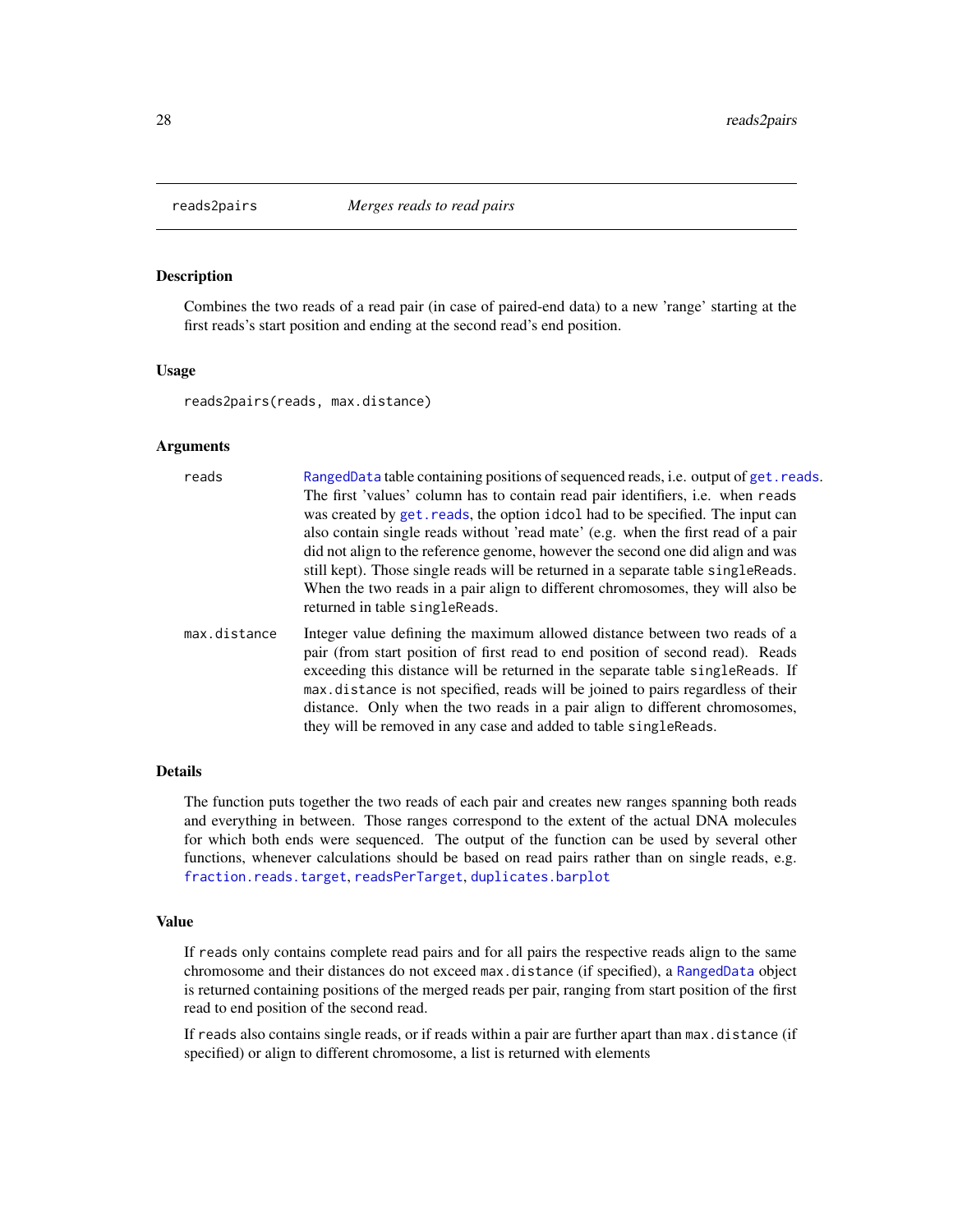### <span id="page-28-0"></span>readsPerTarget 29

| singleReads | RangedData object containing original positions of single reads without 'read<br>mates' and/or read pairs aligning too far apart or on different chromosomes |
|-------------|--------------------------------------------------------------------------------------------------------------------------------------------------------------|
| readpairs   | RangedData object containing positions of the merged reads per pair, ranging<br>from start position of the first read to end position of the second read     |

### Author(s)

Manuela Hummel <m.hummel@dkfz.de>

### See Also

[get.reads](#page-20-1), [fraction.reads.target](#page-17-1), [readsPerTarget](#page-28-1), [duplicates.barplot](#page-15-1), [insert.size.hist](#page-23-1)

### Examples

```
exptPath <- system.file("extdata", package="TEQC")
readsfile <- file.path(exptPath, "ExampleSet_Reads.bed")
reads <- get.reads(readsfile, idcol=4, skip=0)
readpairs <- reads2pairs(reads)
```
<span id="page-28-1"></span>readsPerTarget *Numbers of reads per target*

### Description

Counts the numbers of reads overlapping each target region

### Usage

```
readsPerTarget(reads, targets, Offset = 0)
```
### Arguments

| reads   | RangedData table containing positions of sequenced reads, <i>i.e.</i> output from<br>get.reads |
|---------|------------------------------------------------------------------------------------------------|
| targets | RangedData table containing positions of target regions, i.e. output from get. targets         |
| Offset  | integer; add Offset bases on both sides to targeted regions and potentially col-               |
|         | lapse resulting overlapping target regions                                                     |

### Value

The input RangedData table targets with an additional 'values' column containing numbers of reads overlapping each target

### Note

As reads input also the mappingReads output of function [fraction.reads.target](#page-17-1) can be used to speed up calculation. In this case, make sure that targets and Offset parameters were the same in fraction.reads.target as then specified in readsPerTarget.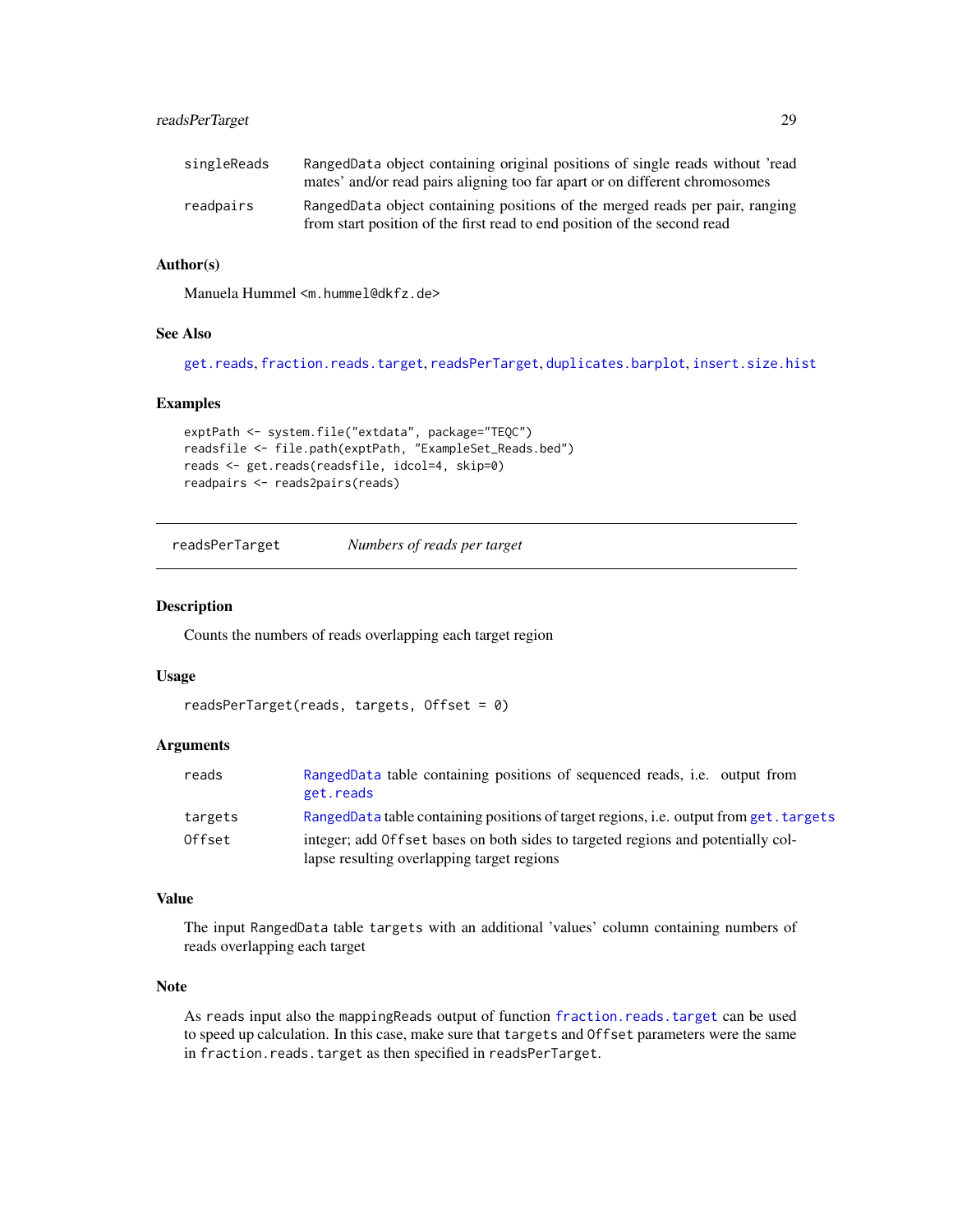### Author(s)

Manuela Hummel <m.hummel@dkfz.de>

### See Also

```
coverage.targetfraction.reads.targetcovered.kcoverage.histcoverage.uniformity,
coverage.plot, coverage.targetlength.plot
```
#### Examples

```
## get reads and targets
exptPath <- system.file("extdata", package="TEQC")
readsfile <- file.path(exptPath, "ExampleSet_Reads.bed")
reads <- get.reads(readsfile, idcol=4, skip=0)
targetsfile <- file.path(exptPath, "ExampleSet_Targets.bed")
targets <- get.targets(targetsfile, skip=0)
```

```
## number of reads per target
readsPerTarget(reads, targets)
```
<span id="page-29-1"></span>TEQCreport *Creates an html report*

#### Description

Creates an automated html report for the complete TEQC analysis of one sample

#### Usage

```
TEQCreport(sampleName = "", targetsName = "", referenceName = "", destDir = "TEQCreport",
        reads = get.reads(), targets = get.targets(), Offset = 0, pairedend = FALSE, genome = c(NA, "hg3
        genomesize, k=c(1, 2, 3, 5, 10, 20), covthreshold = 8, CovUniformityPlot = FALSE, CovTargetLeng
        duplicatesPlot = FALSE, baits = get.baits(), WigFiles = FALSE, saveWorkspace = FALSE, figureFor
```

| sampleName    | descriptive sample name; will be written on top of the html report                                                             |
|---------------|--------------------------------------------------------------------------------------------------------------------------------|
| targetsName   | descriptive name of the captured target; will be written on top of the html report                                             |
| referenceName | descriptive name of the reference genome the reads were aligned against; will<br>be written on top of the html report          |
| destDir       | directory where results and html documents shall be saved                                                                      |
| reads         | RangedData table containing positions of sequenced reads, or call to get. reads<br>to read in positions from a bed or BAM file |
| targets       | RangedData table containing positions of target regions, or call to get. targets<br>to read in positions from a bed file       |

<span id="page-29-0"></span>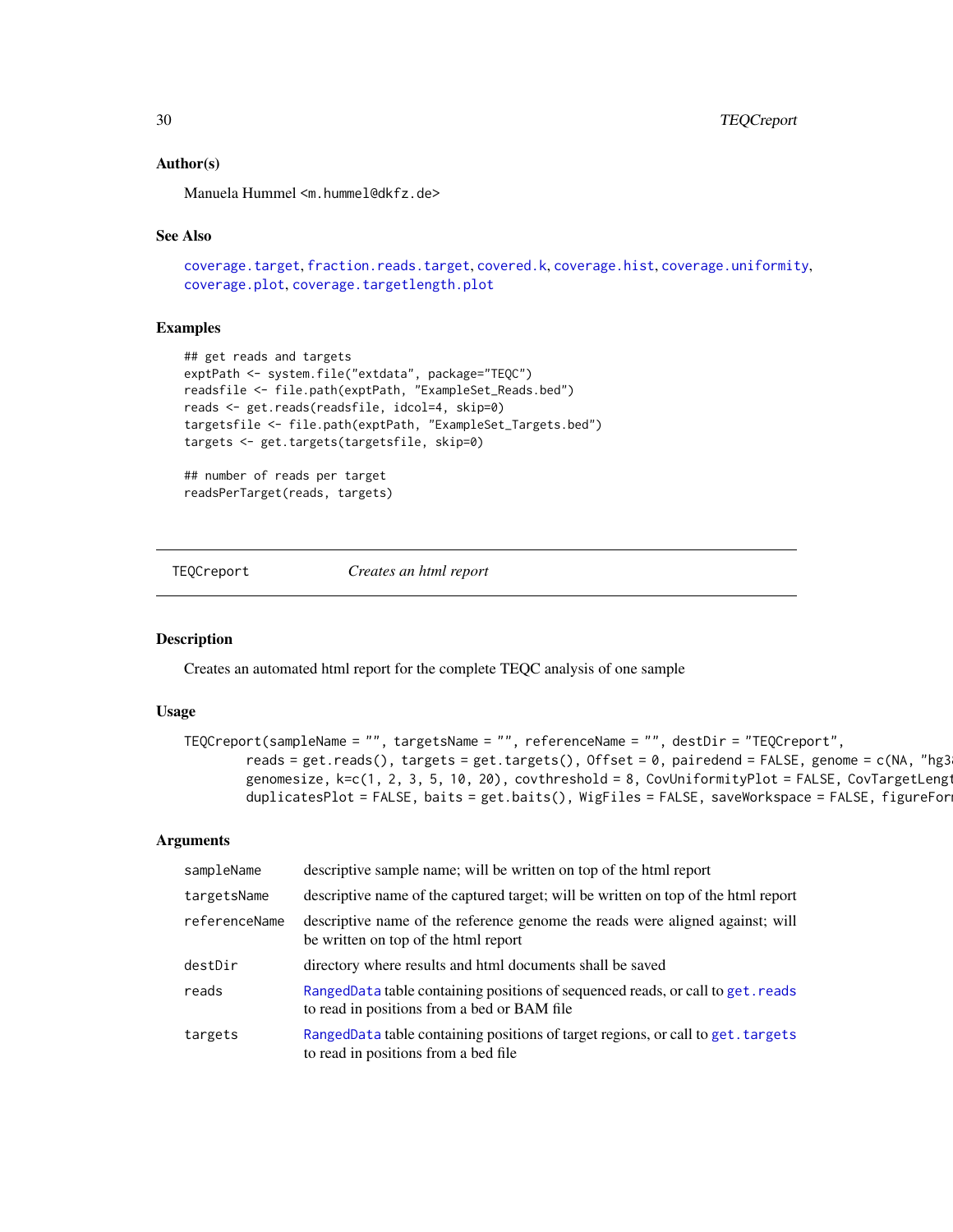<span id="page-30-0"></span>

| Offset              | integer; add Offset bases on both sides to targeted regions and potentially col-<br>lapse resulting overlapping target regions                                                                                                                               |
|---------------------|--------------------------------------------------------------------------------------------------------------------------------------------------------------------------------------------------------------------------------------------------------------|
| pairedend           | if TRUE, data will be considered to be paired-end data, i.e. reads will be "merged"<br>to read pairs, and chromosome bar plot, specificity, enrichment and duplicate<br>analysis (if selected) will be based on read pairs rather than on single reads       |
| genome              | genome version targets were designed and reads aligned to. For the given op-<br>tions the total genome size is set automatically. For other genomes or ver-<br>sions, leave this option empty ('NA') and specify the genome size with option<br>'genomesize' |
| genomesize          | integer: specify the total genome size manually. If 'genomesize' is given, option<br>'genome' will be ignored.                                                                                                                                               |
| k                   | integer vector of k-values for which to show fraction of target bases with cover-<br>age >= k in 'Sensitivity' table. Passed to covered.k                                                                                                                    |
| covthreshold        | integer indicating which coverage value shall be highlighted by dashed lines in<br>the coverage histogram. Passed to coverage.hist                                                                                                                           |
| CovUniformityPlot   |                                                                                                                                                                                                                                                              |
|                     | if TRUE, a coverage uniformity plot is created, see coverage.uniformity                                                                                                                                                                                      |
| CovTargetLengthPlot |                                                                                                                                                                                                                                                              |
|                     | if TRUE, coverage vs target length plots are created, see coverage. target length.plot                                                                                                                                                                       |
| CovGCPlot           | if TRUE, a coverage vs GC content plot is created, see coverage. GC                                                                                                                                                                                          |
|                     | duplicatesPlot if TRUE, a duplicates barplot is created, see duplicates.barplot                                                                                                                                                                              |
| baits               | A RangedData table holding the hybridization probe ("bait") positions and se-<br>quences, or call to get. baits to read in positions from a bed file. Only needed<br>if CovGCPlot = TRUE.                                                                    |
| WigFiles            | if TRUE, wiggle files with per-base coverage are created for each chromosome                                                                                                                                                                                 |
| saveWorkspace       | if TRUE, an R workspace with objects reads, targets and output of coverage. target<br>and reads2pairs (in case pairedend = TRUE) are saved in destDir to be avail-<br>able for further analyses                                                              |
| figureFormat        | format of the figures produced for the html report (besides pdf graphs)                                                                                                                                                                                      |

### Details

TEQC analysis is performed and files for an html report are created in destDir. The report can be viewed by opening destDir/index.html in a web browser. Images are saved in destDir/image. Wiggle files (in case WigFiles = TRUE) are saved in destDir/wiggle. A table with general target coverage statistics, a table with average coverage values per target, a table with cumulative fractions of targeted bases with certain coverage and the R workspace containing R objects for potential further analysis (in case saveWorkspace = TRUE) are saved in destDir.

### Value

The function is invoked for its side effect

### Author(s)

Manuela Hummel <m.hummel@dkfz.de>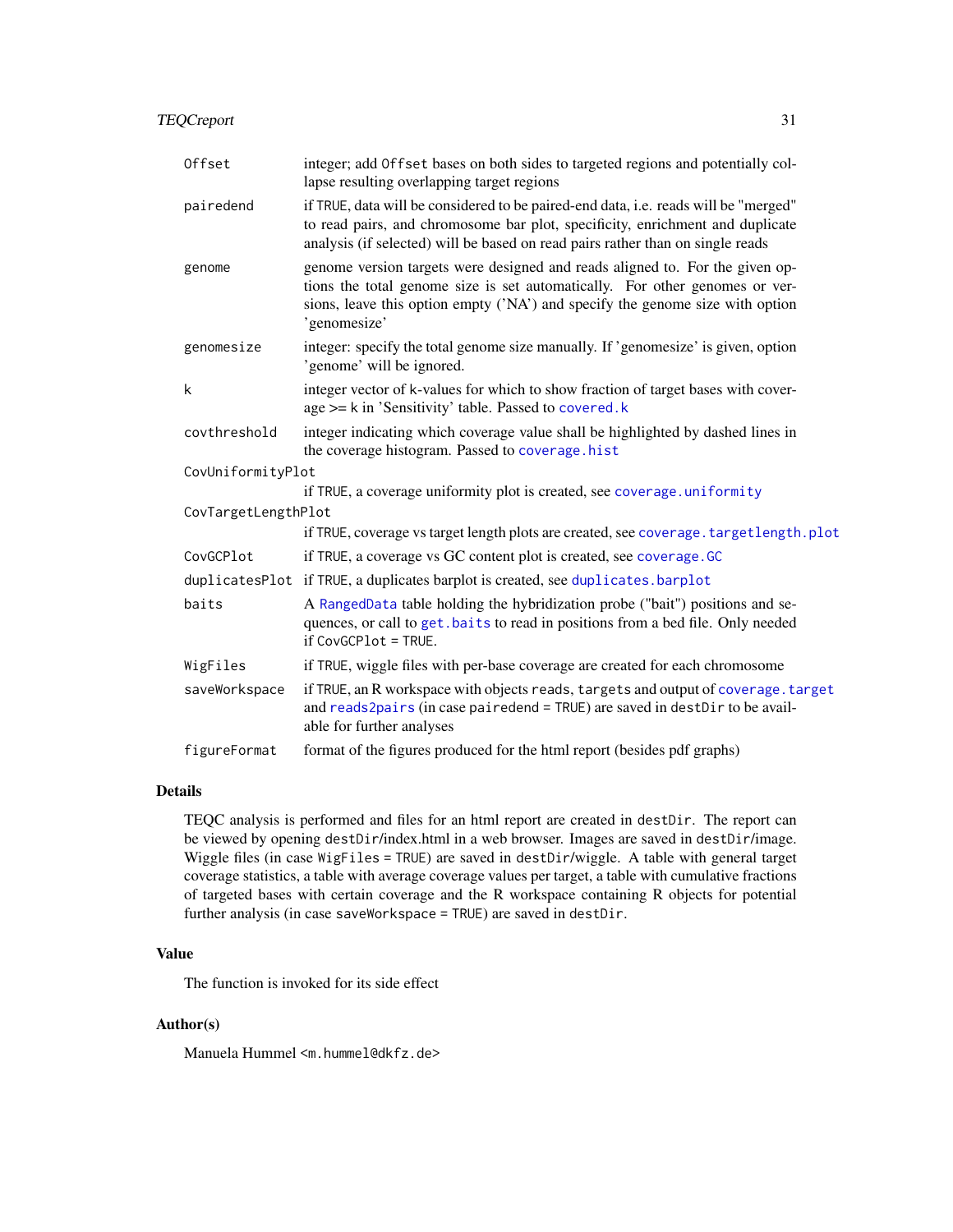### <span id="page-31-0"></span>References

Hummel M, Bonnin S, Lowy E, Roma G. TEQC: an R-package for quality control in target capture experiments. Bioinformatics 2011; 27(9):1316-1317

### See Also

```
get.reads, get.targets, fraction.target, fraction.reads.target, coverage.target, readsPerTarget,
reads2pairs, covered.k, coverage.hist, coverage.uniformity, coverage.targetlength.plot,
coverage.GC, get.baits, make.wigfiles
```
### Examples

```
## get reads and targets files
exptPath <- system.file("extdata", package="TEQC")
readsfile <- file.path(exptPath, "ExampleSet_Reads.bed")
targetsfile <- file.path(exptPath, "ExampleSet_Targets.bed")
## create report
## Not run:
TEQCreport(sampleName="Test Sample", targetsName="Human Exome", referenceName="Human Genome",
          destDir="report", reads=get.reads(readsfile, skip=0, idcol=4),
          targets=get.targets(targetsfile, skip=0), genome="hg19")
## End(Not run)
```